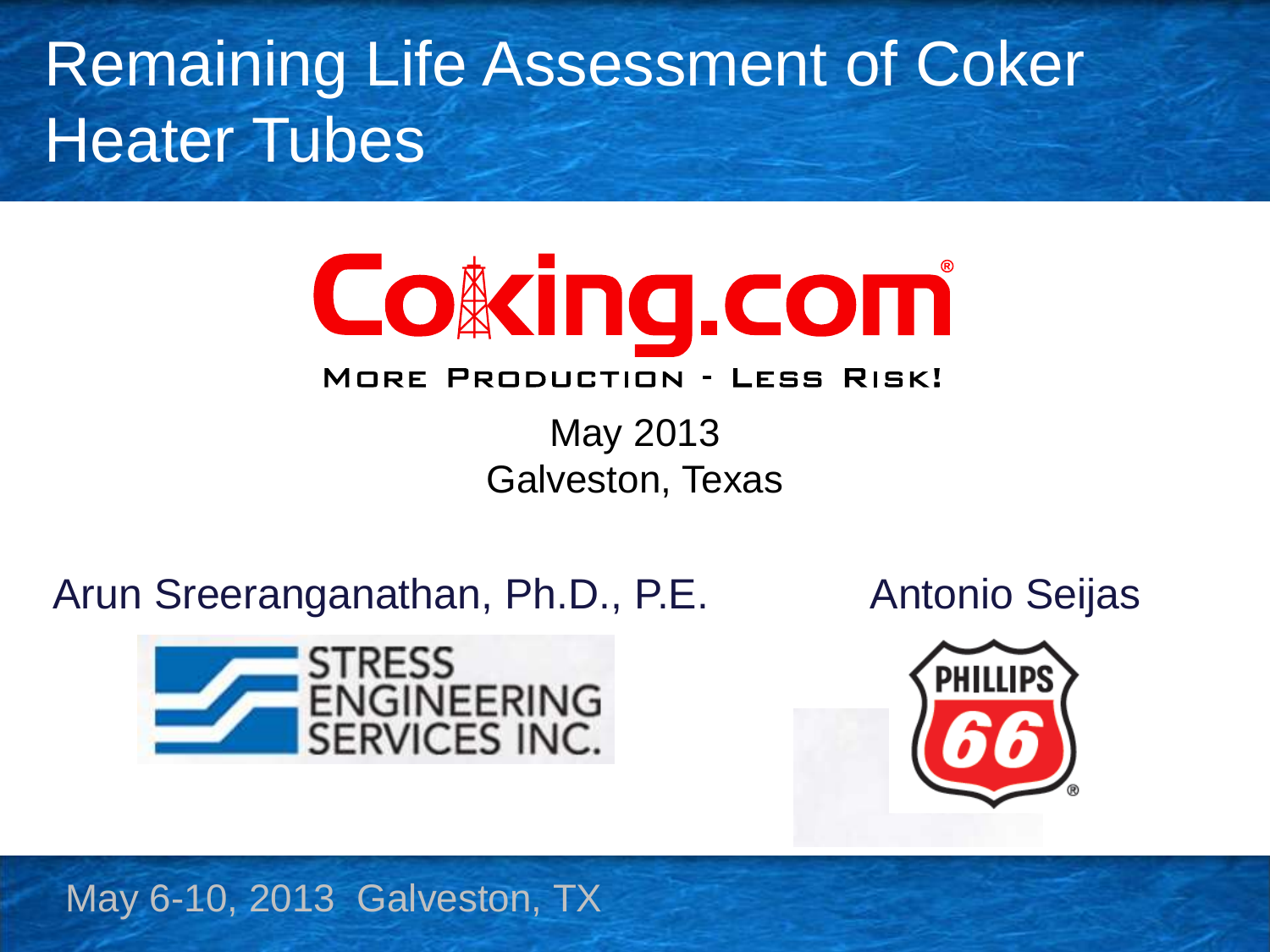#### **Overview**

- Introduction
	- Coker Heaters
	- Creep
- Remaining Life Assessment
	- API 579-1 / ASME FFS-1 creep life assessment
- Creep Testing
	- **Tube removal guidelines**
	- Test Procedure
	- Case study
- Other Damage Mechanisms
- Concluding Remarks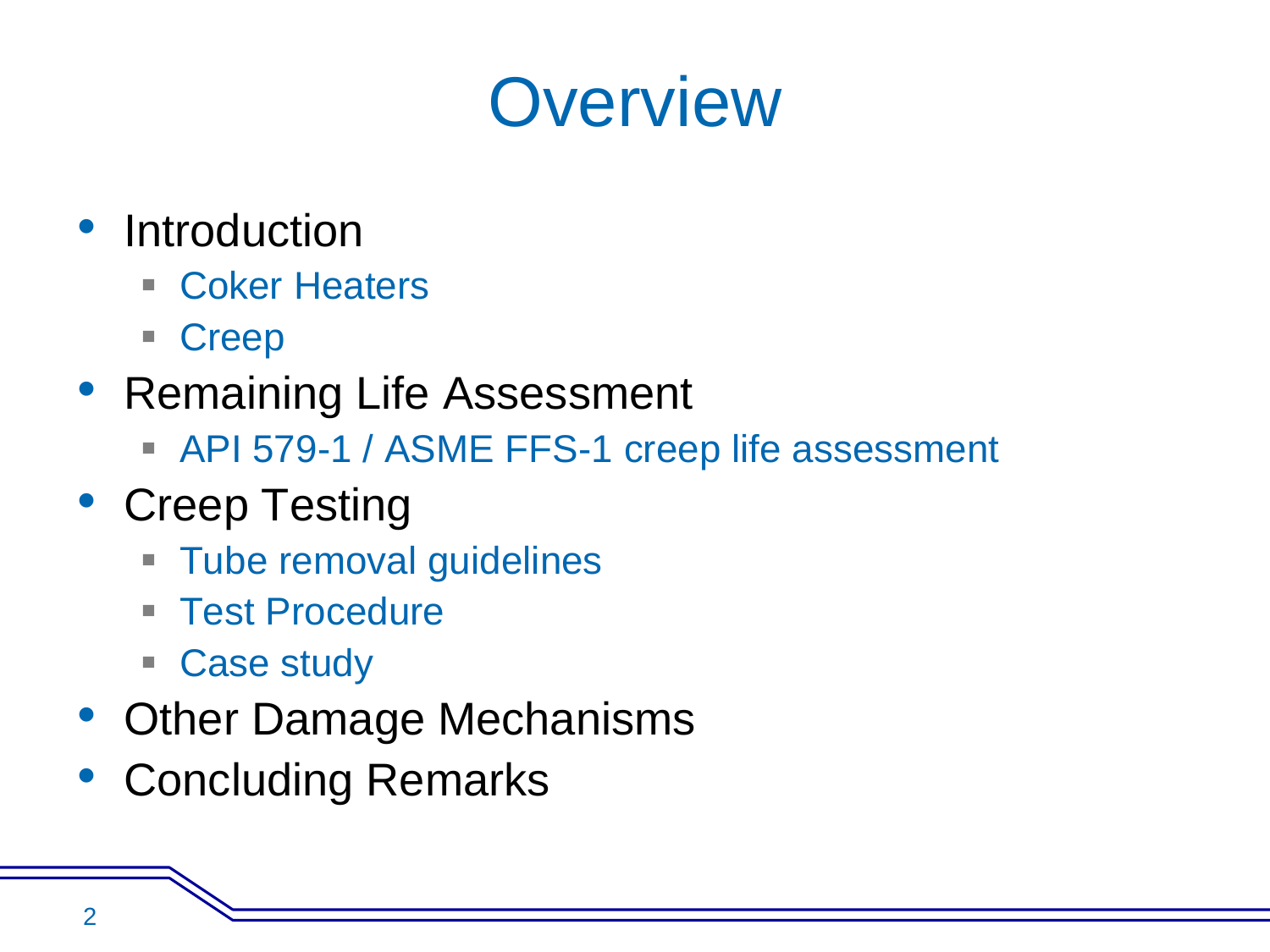#### Coker Heaters

- Operating conditions typically different from other fired heaters due to coking of radiant tubes
- Industry moving towards heavier/cheaper crudes
	- Larger quantities of vacuum residue
- Throughput limited by fouling
	- **Frequent decoking cycles**

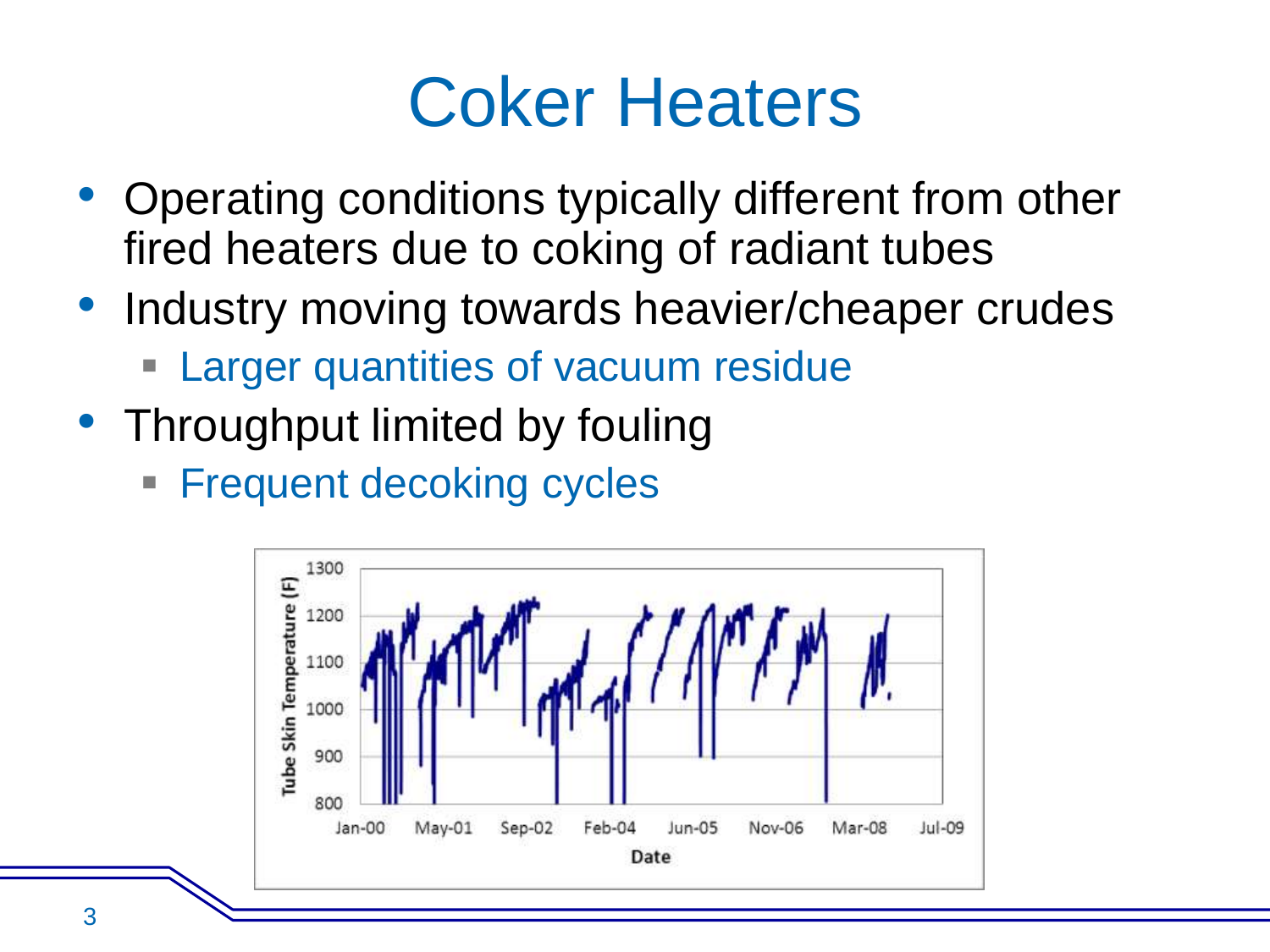#### Coker Heaters

- Creep is one of the most prominent damage mechanisms in coker heaters
- 9Cr-1Mo steel is the workhorse alloy in the refining industry
	- 5Cr-½Mo and 7Cr-½Mo in radiant sections of few old furnaces
	- **Upgrades to austenitic stainless steel series or** Incoloy 800H/HT are now common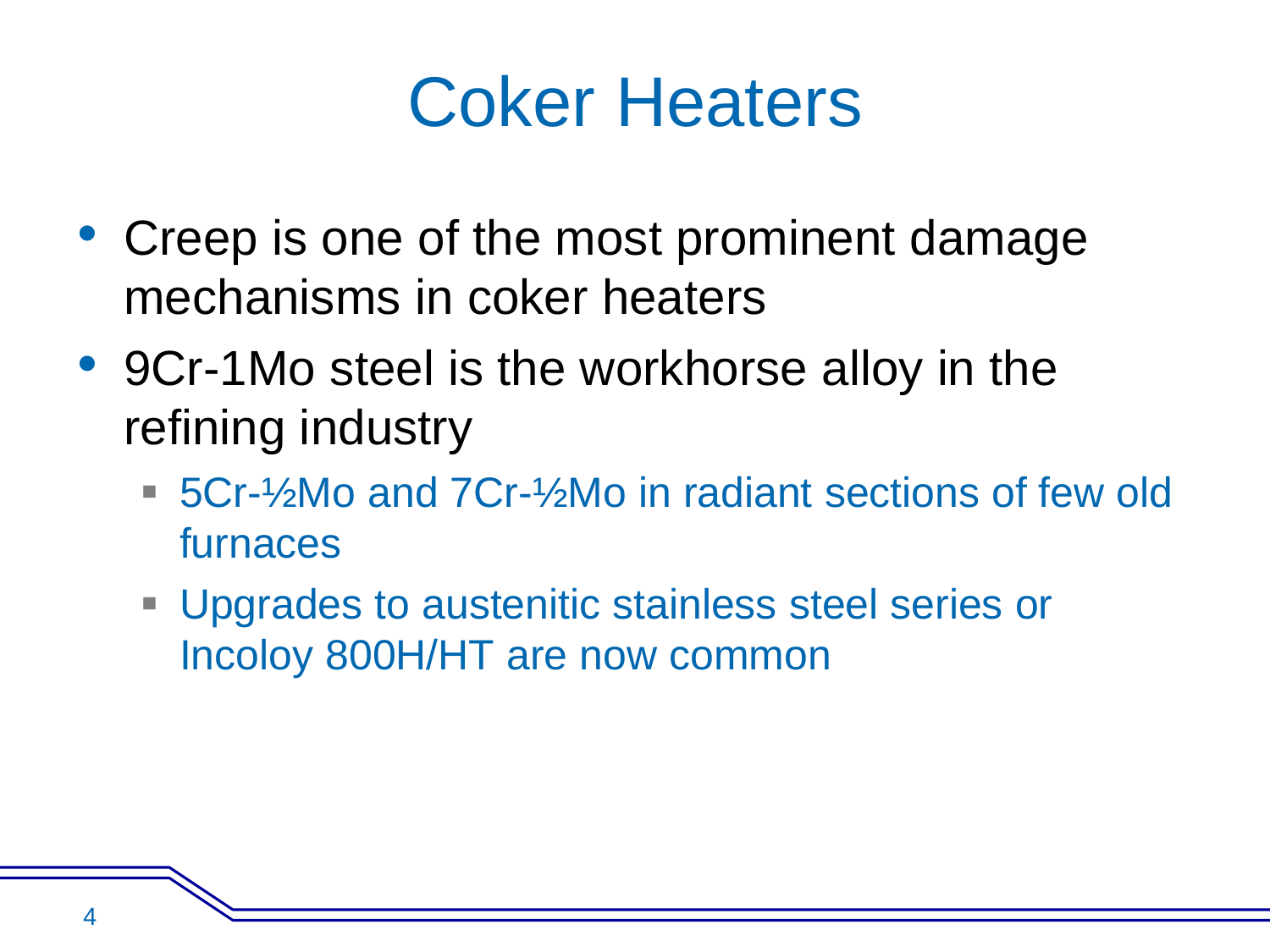# What is Creep?

• Time-dependent permanent inelastic strain in materials when subjected to stresses below yield at elevated temperatures

$$
\varepsilon_c = f(\sigma, t, T)
$$

- $\overline{\phantom{a}}$  $\int$  $\backslash$  $\overline{\phantom{a}}$  $\setminus$  $\left($   $=$ *RT Q*  $A\sigma^n$  $\dot{\varepsilon}_c = A \sigma^n \exp$ Bailey-Norton steady state creep law
- Creep properties are determined from stress-rupture tests and/or accelerated creep tests



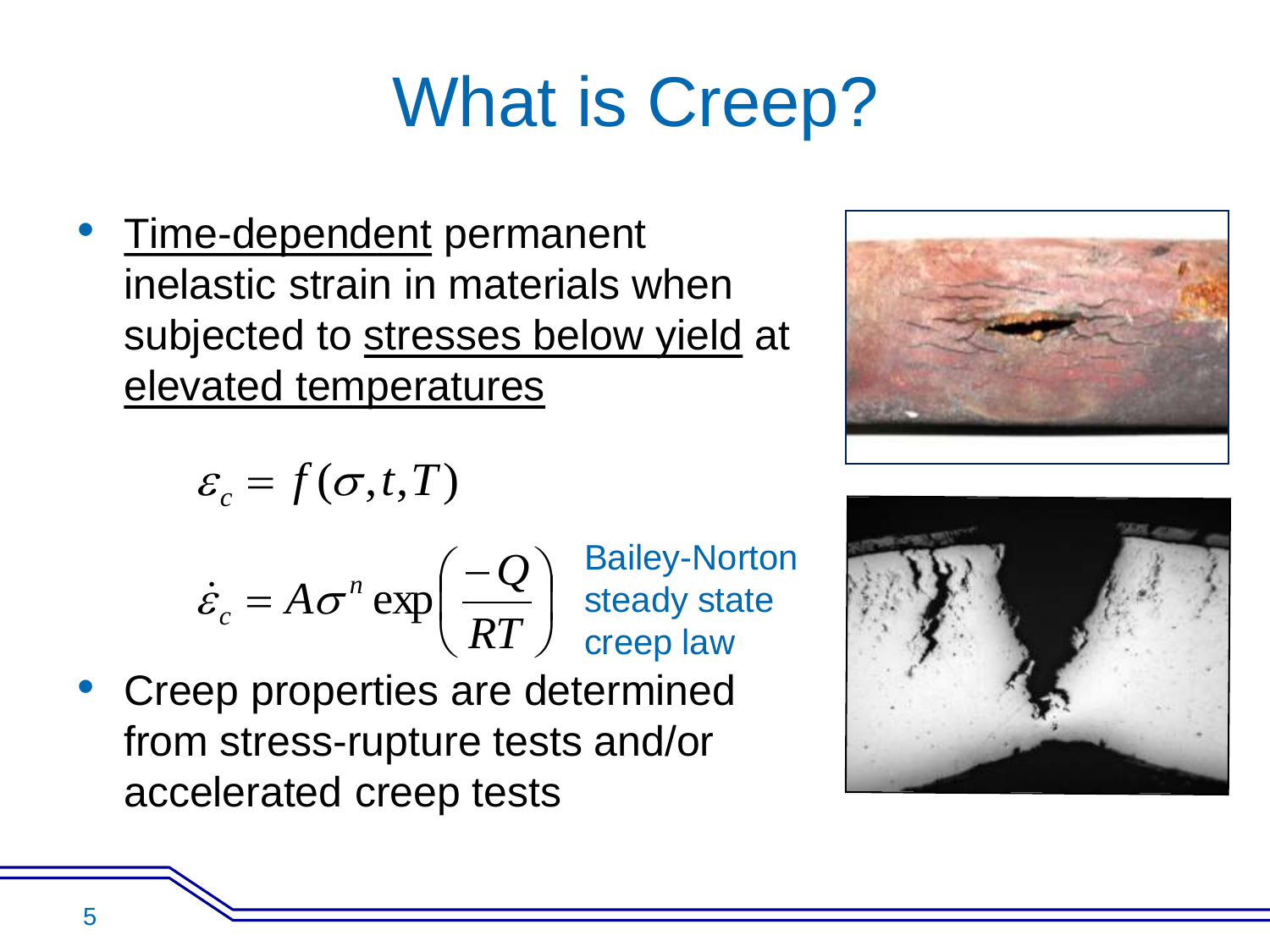#### Larson-Miller Parameter

• Time-Temperature parameter developed in the early 1950s by F. R. Larson and J. Miller in order to extrapolate short-term rupture test results to long-term predictions



$$
LMP = T(C + \log t_r)
$$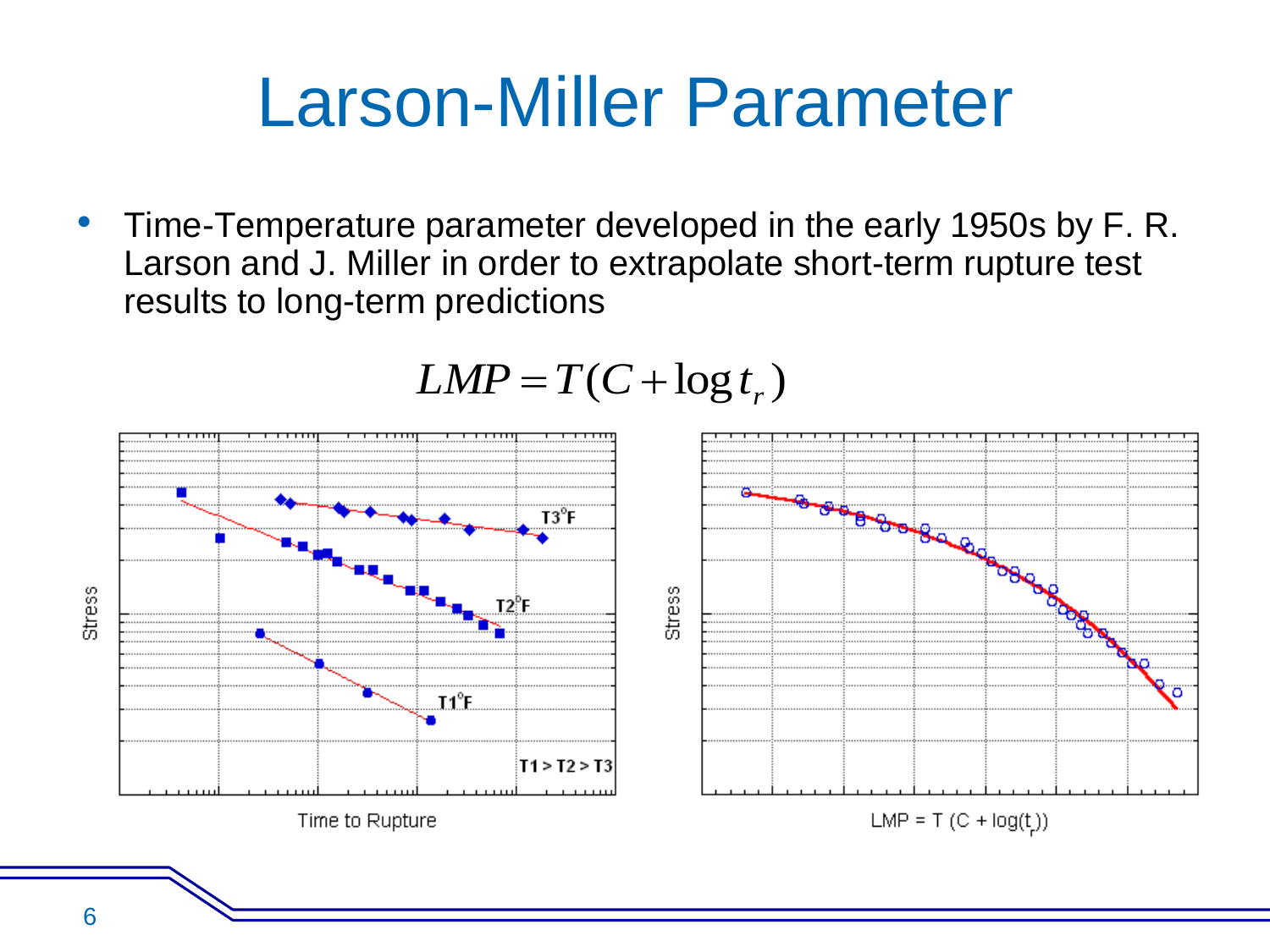# MPC Omega Method

- Based on the concept that strain rate is a direct gage of creep damage
- Practical engineering alloys used in high temperature applications display little or no primary or secondary creep, residing in the tertiary range for most of their lives  $\dot{\varepsilon}_c = \dot{\varepsilon}_{co} \exp(\Omega \varepsilon_c)$
- $\Omega$  is the creep damage coefficient and defines the rate at which the strain rate accelerates with increasing strain
- It is not required to run creep tests to rupture

$$
t_r = \frac{1}{\dot{\varepsilon}_{co} \Omega_m}
$$

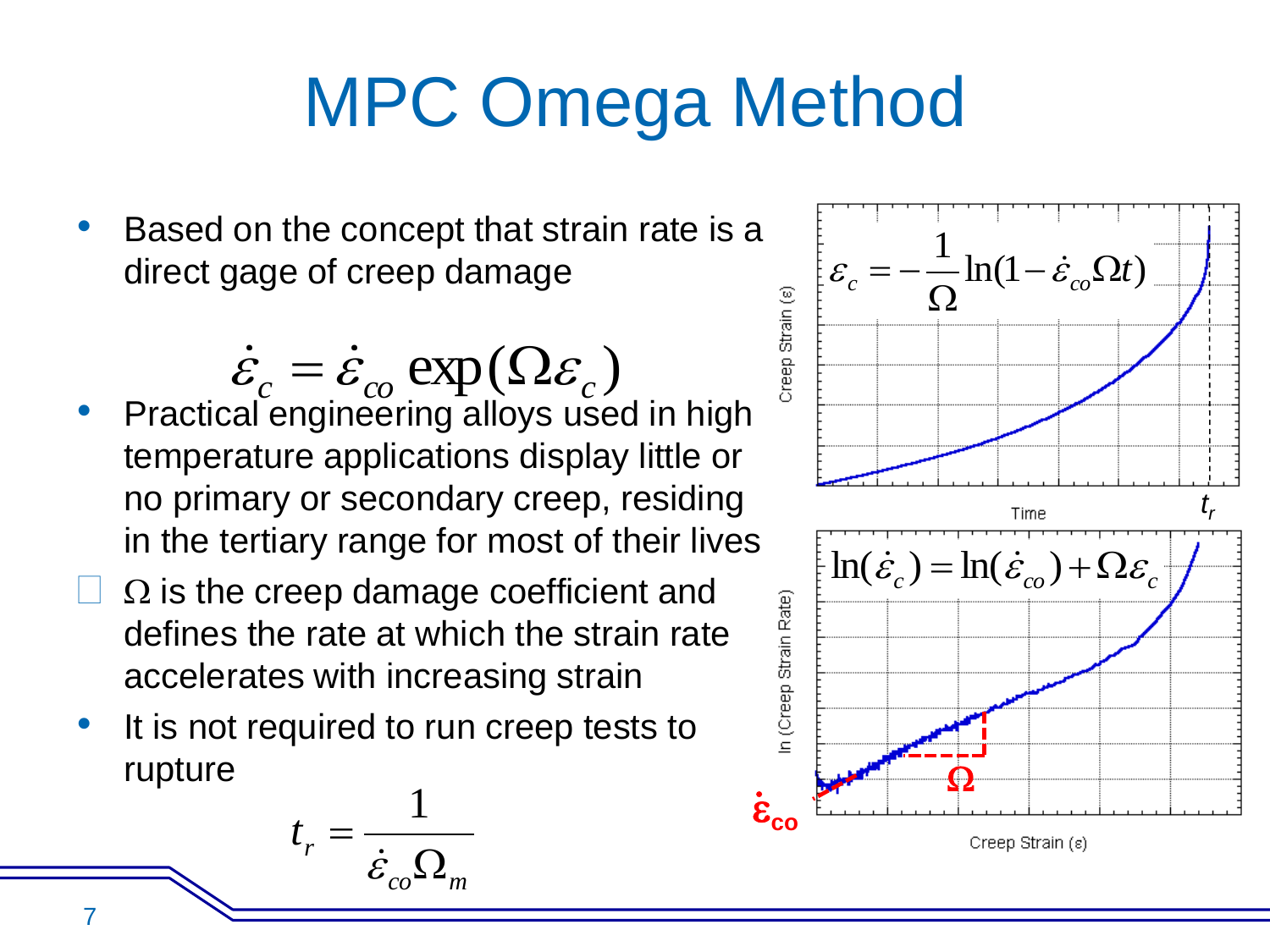# Modeling Creep Behavior

- Both LMP and Omega are fairly easy to use and are applicable to a number of engineering alloys
- LMP and MPC Omega are not the only methods available model creep behavior
	- These are the only two methods provided in API 579-1 / ASME FFS-1
- Neither methods are any more accurate than some of the other approaches that have been proposed
	- **Manson-Haferd**
	- Orr-Sherby-Dorn
	- Monkman-Grant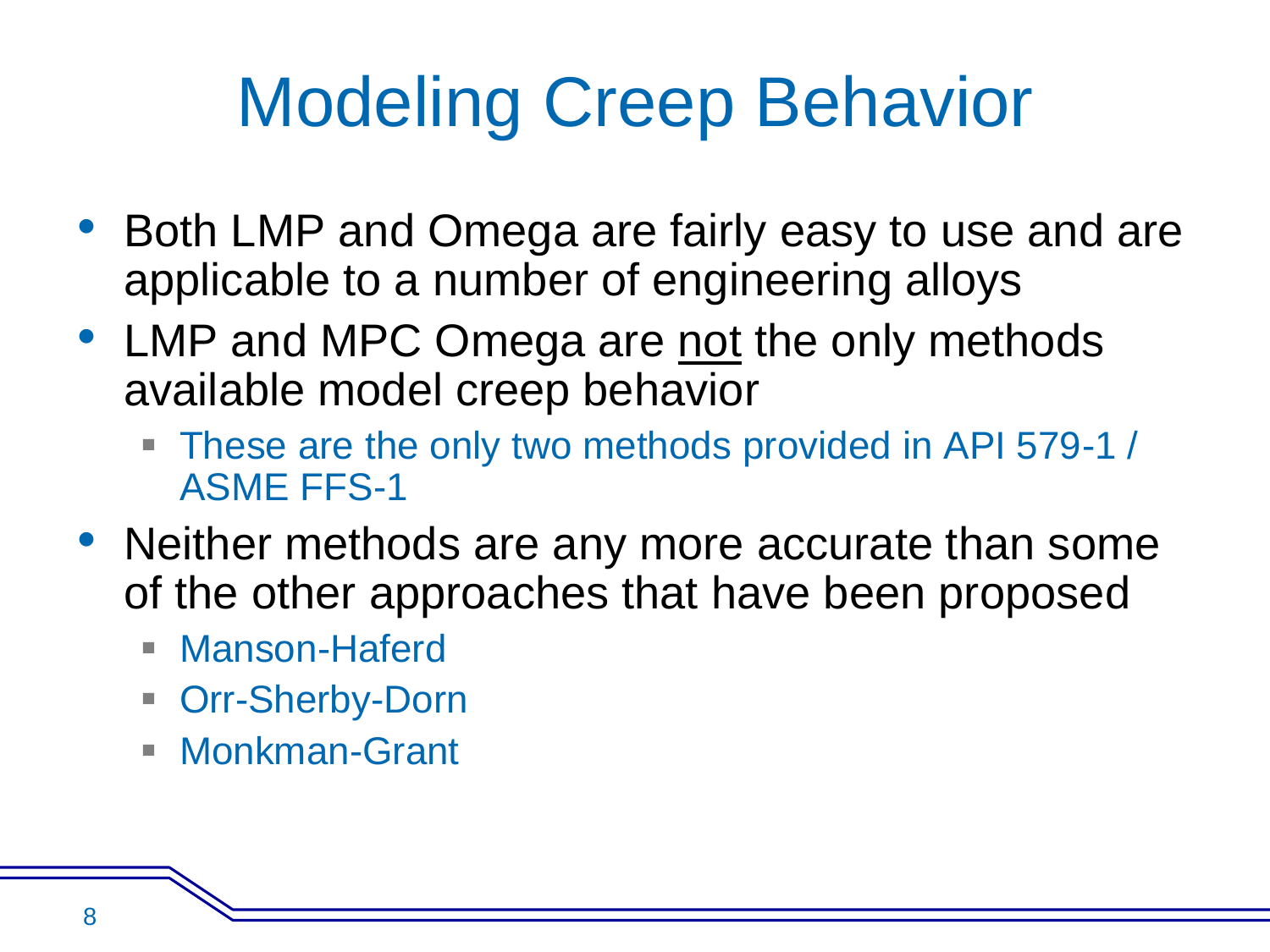# Why Do Creep Life Assessment?

- Determine how much life is remaining in the tubes
- Screen for creep damage prior to shutdowns to prevent/limit costly inspection/testing
- Determine if the furnace can be operated at higher temperatures
	- **Higher EOR (end of run) temperatures are often** desired in coker heaters to reduce the frequency of decoking cycles
	- **Example 2 Feep life assessment can show where operating** limits should be set to maximize throughput vs. risk of failure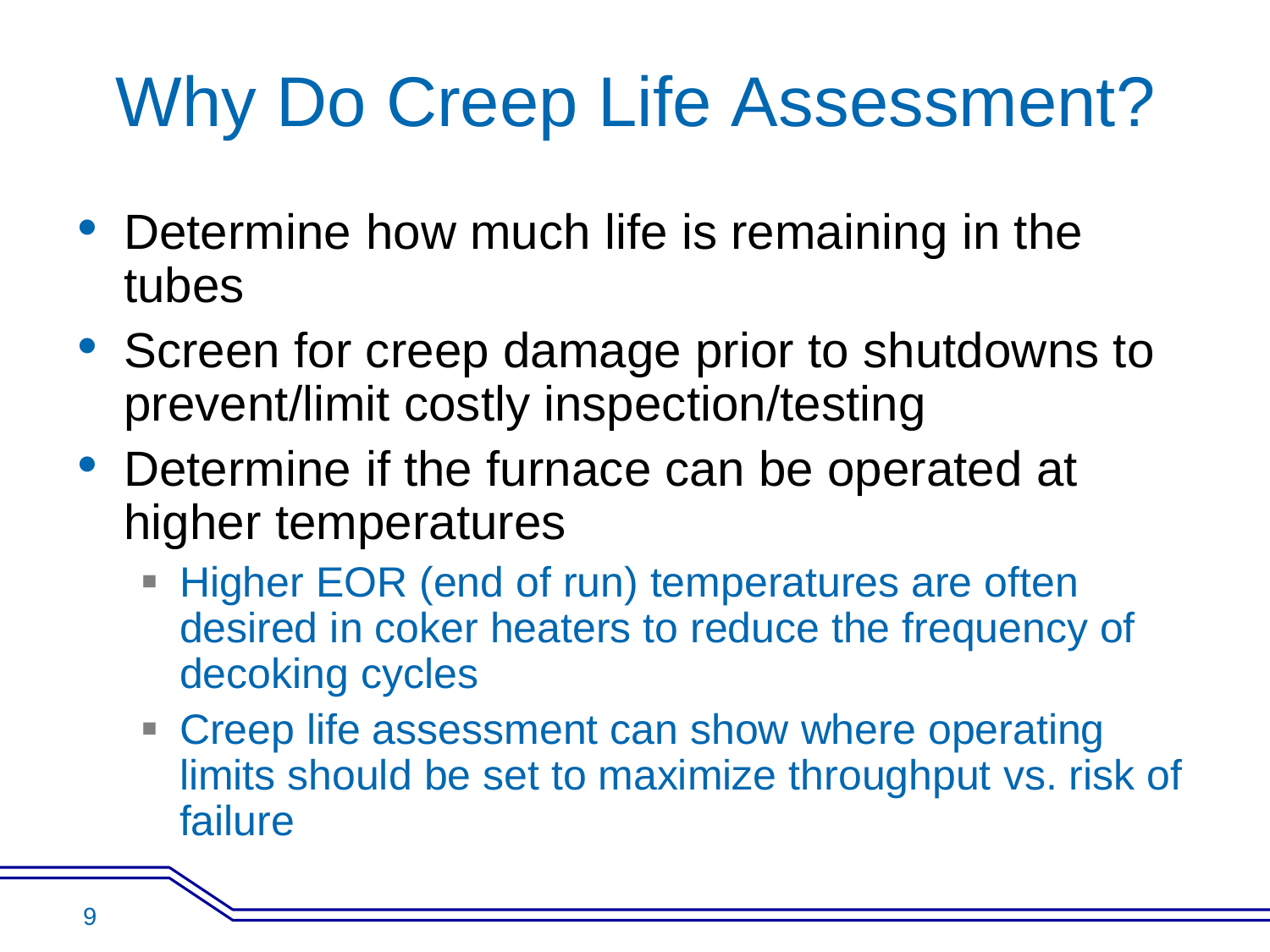# Inputs for Heater Tube Assessment

#### Design Data

- Material of construction
- Tube size and schedule
- Service History
	- Tube metal temperatures
		- Thermocouple data and/or infrared data
	- **Pressure** 
		- Inlet pressure and pressure drop
	- Corrosion
		- Corrosion rate and replacement history
		- Retirement thickness
	- **Upsets**



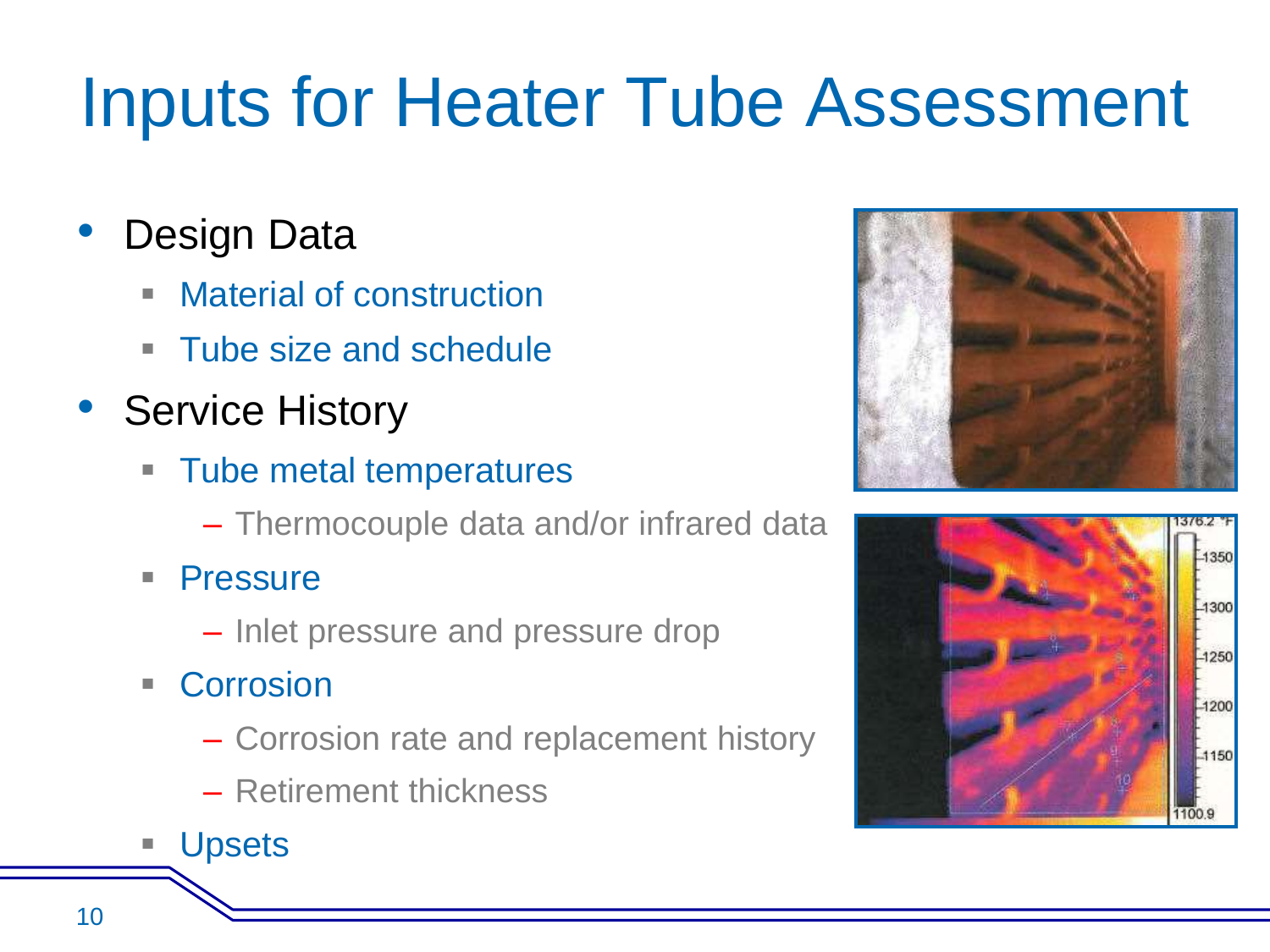# API 579-1 / ASME FFS-1 Creep Life Assessment

- Part 10 provides assessment procedures for pressurized components operating in the creep range
- Methodologies are provided to compute accumulated creep damage at each time increment where the component is subjected to a specific stress-temperature combination
	- Rupture data in terms of Larson-Miller parameter
	- MPC Project Omega data
- Based on a linear damage accumulation model

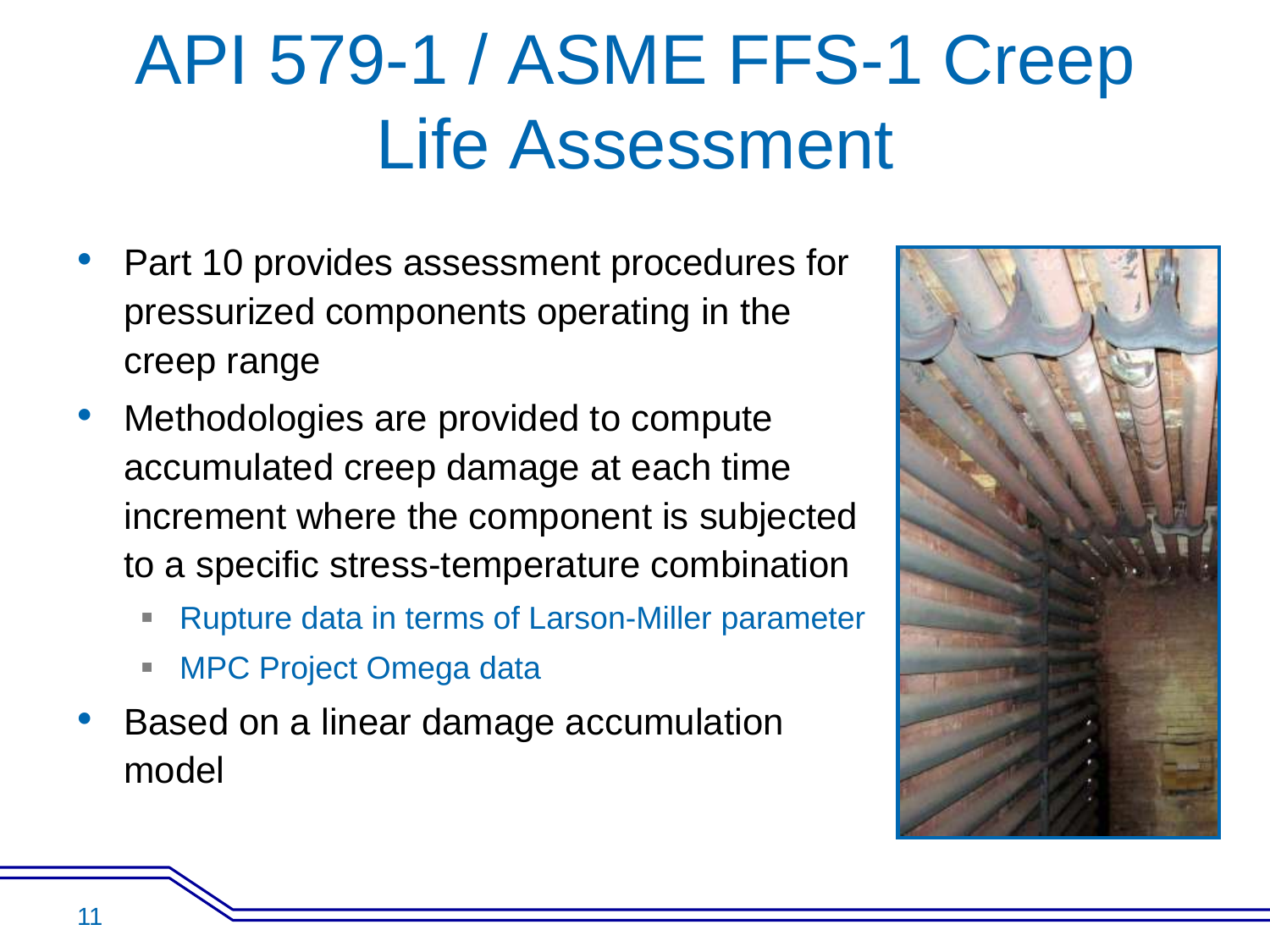### Remaining Life Calculations

• Remaining life calculated for each time increment <sup>n</sup>t

MPC Omega | LMP (US Customary Units)  $co$ <sup> $\geq$ </sup> $m$ *n L*  $\Omega$  $=$  $\dot{\mathcal{E}}$ 1  $\overline{p}$   $\overline{L}$   $\overline{L}$   $\overline{L}$   $\overline{L}$   $\overline{L}$   $\overline{L}$   $\overline{L}$   $\overline{L}$   $\overline{L}$   $\overline{L}$   $\overline{L}$   $\overline{L}$   $\overline{L}$   $\overline{L}$   $\overline{L}$   $\overline{L}$   $\overline{L}$   $\overline{L}$   $\overline{L}$   $\overline{L}$   $\overline{L}$   $\overline{L}$   $\overline{L}$   $\overline{$ *eff n*  $n_L = \frac{1000 \times L/M}{m} - C$ *T*  $LMP("S"$  $L = \frac{1000 \times 2.711}{\sqrt{2}} =$  $\ddot{}$  $\times$  $=$  $({}^{n}T+460)$  $1000 \times LMP(^{n}S_{\text{eff}})$  $\log_{10}$  $=\sum_{n=1}^{\infty}$ *N n n n total*  $\sum_{n=1}^{c} n \sum_{n=1}^{n}$ *t D* 1 • Total damage fraction

- Creep life is fully consumed when the accumulated creep damage fraction equals 1.0
	- API 579-1 / ASME FFS-1 adds a safety margin (useful life consumed at  $D = 0.8$ )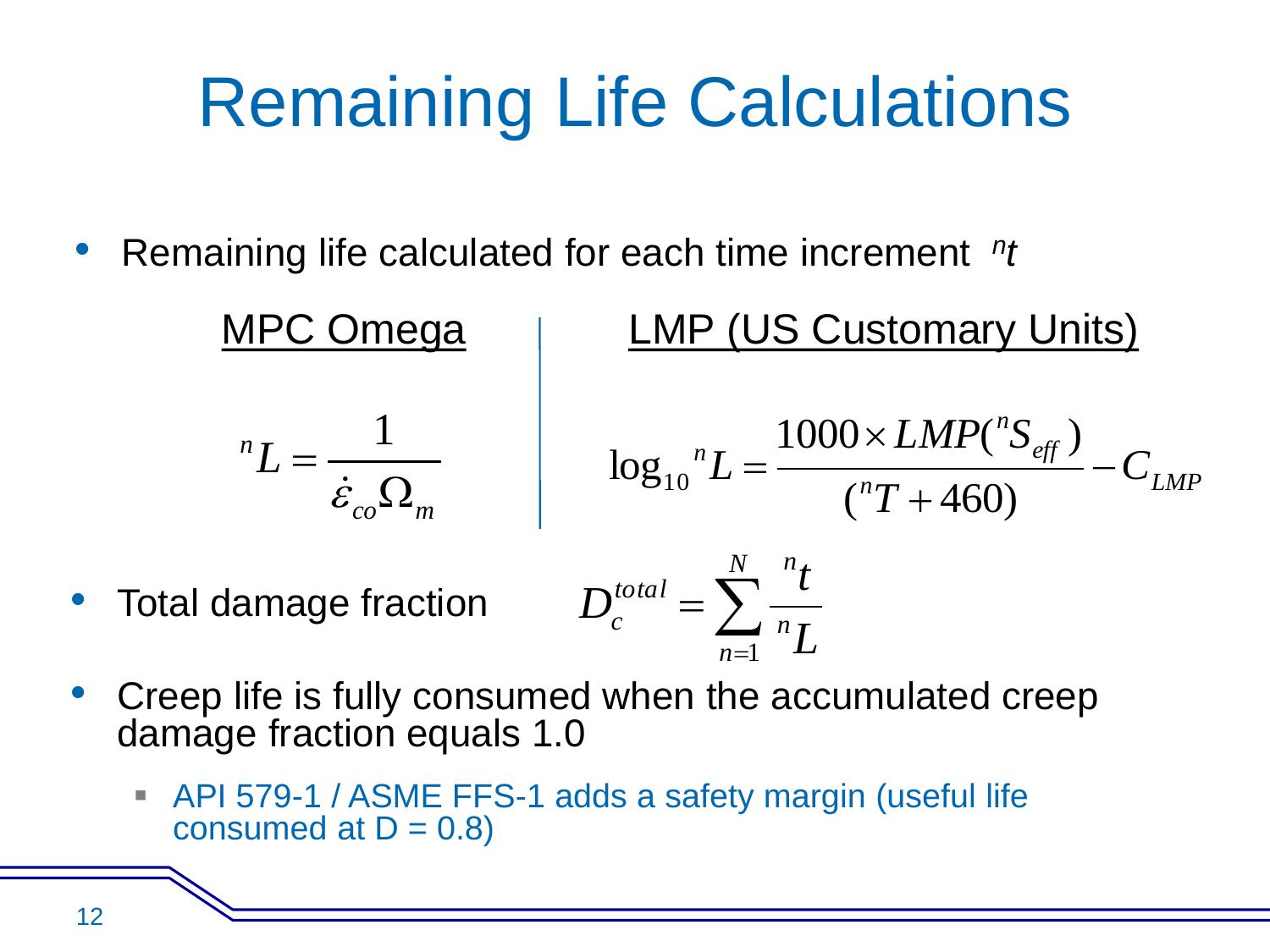#### Example: Remaining Life Results

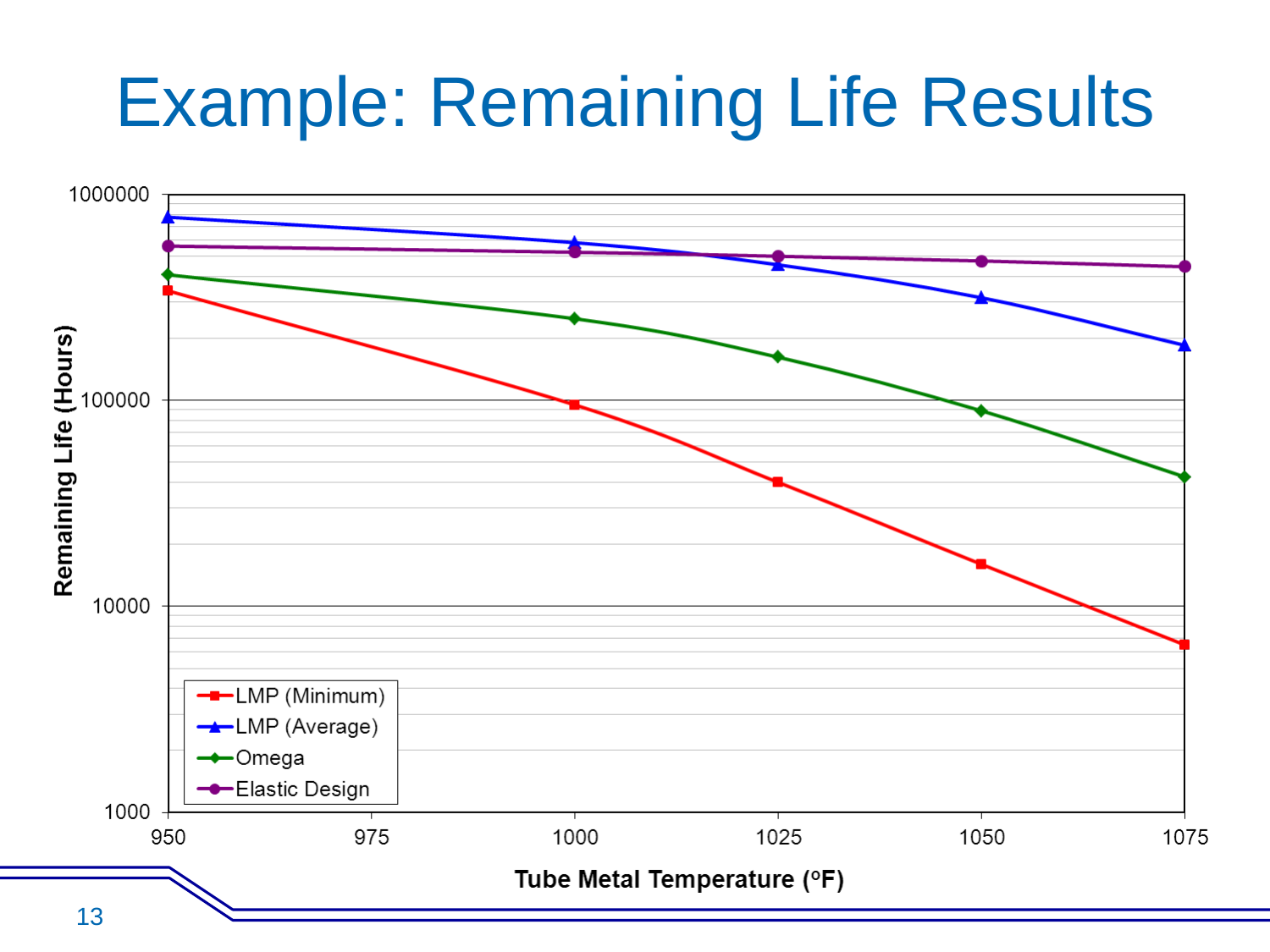# Why Do Creep Testing?

- Precise description of the furnace operating history is not available
	- Reliable assessments cannot be made without accurate history
- Tubes have (or are suspected to have) suffered inservice degradation
	- Visual indications of creep damage are not always present
- Life assessment based on API 579-1 / ASME FFS-1 creep properties predicted that the tubes are near end of life
	- Testing provides creep properties specific to tubes being analyzed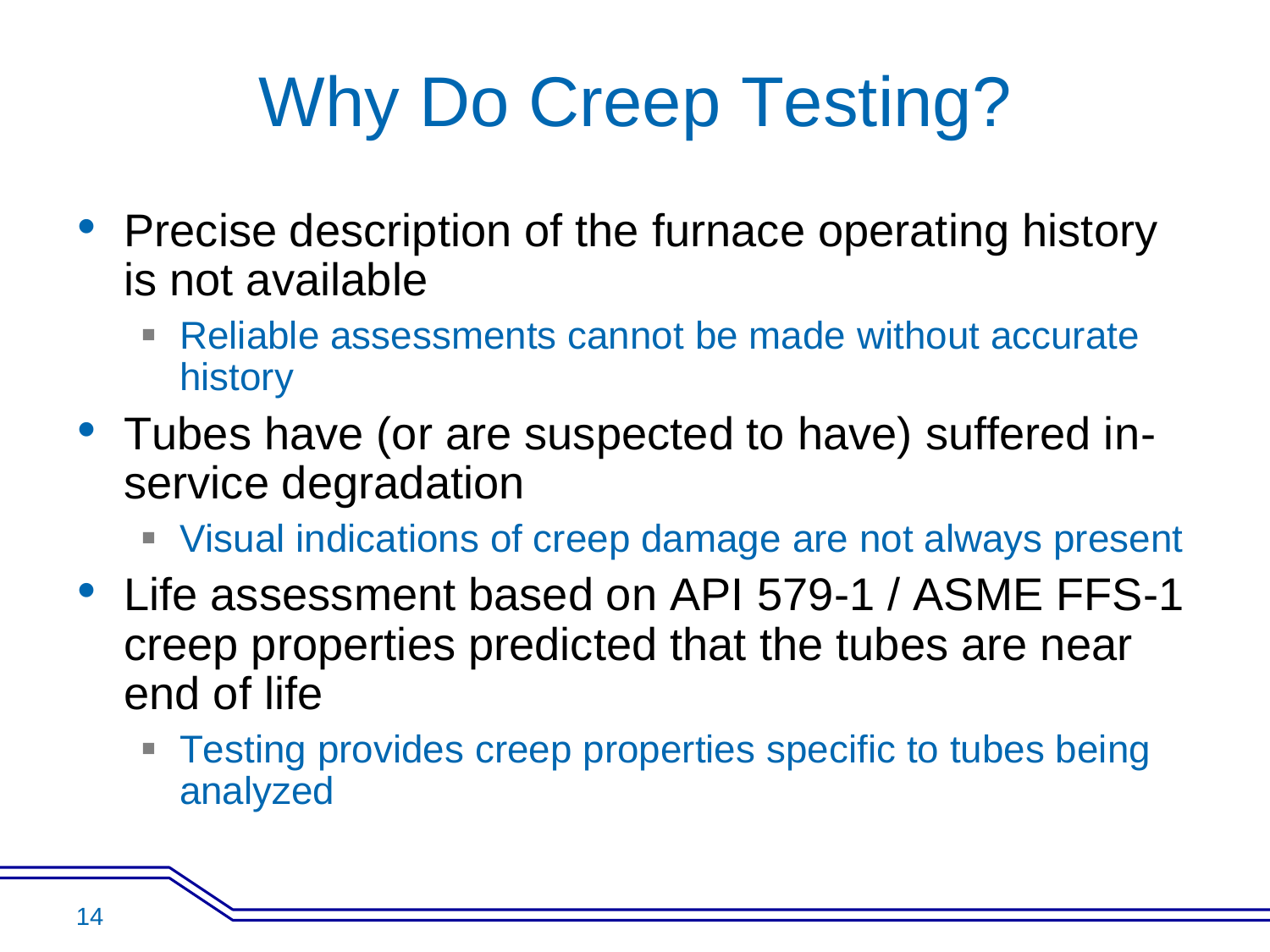### Guidelines for Tube Removal

- Sample from the areas exposed to the highest temperature regions that will be remaining in service
	- Use combination of IR data, thermocouple data, tube visual inspection, thickness measurements, and bulging checks (visual, strapping, lamping, and/or crawlers)
- Clearly mark the tubes before removal
	- **Location in the heater (asset number, pass,** elevation, distance to closest thermocouple, etc.)
	- Fire-side & back-side (if applicable)



- Testing the wrong tubes could be worse than not testing at all!
- Tube sample should be a minimum of 18" long if cold cut, or 24" long if torch cut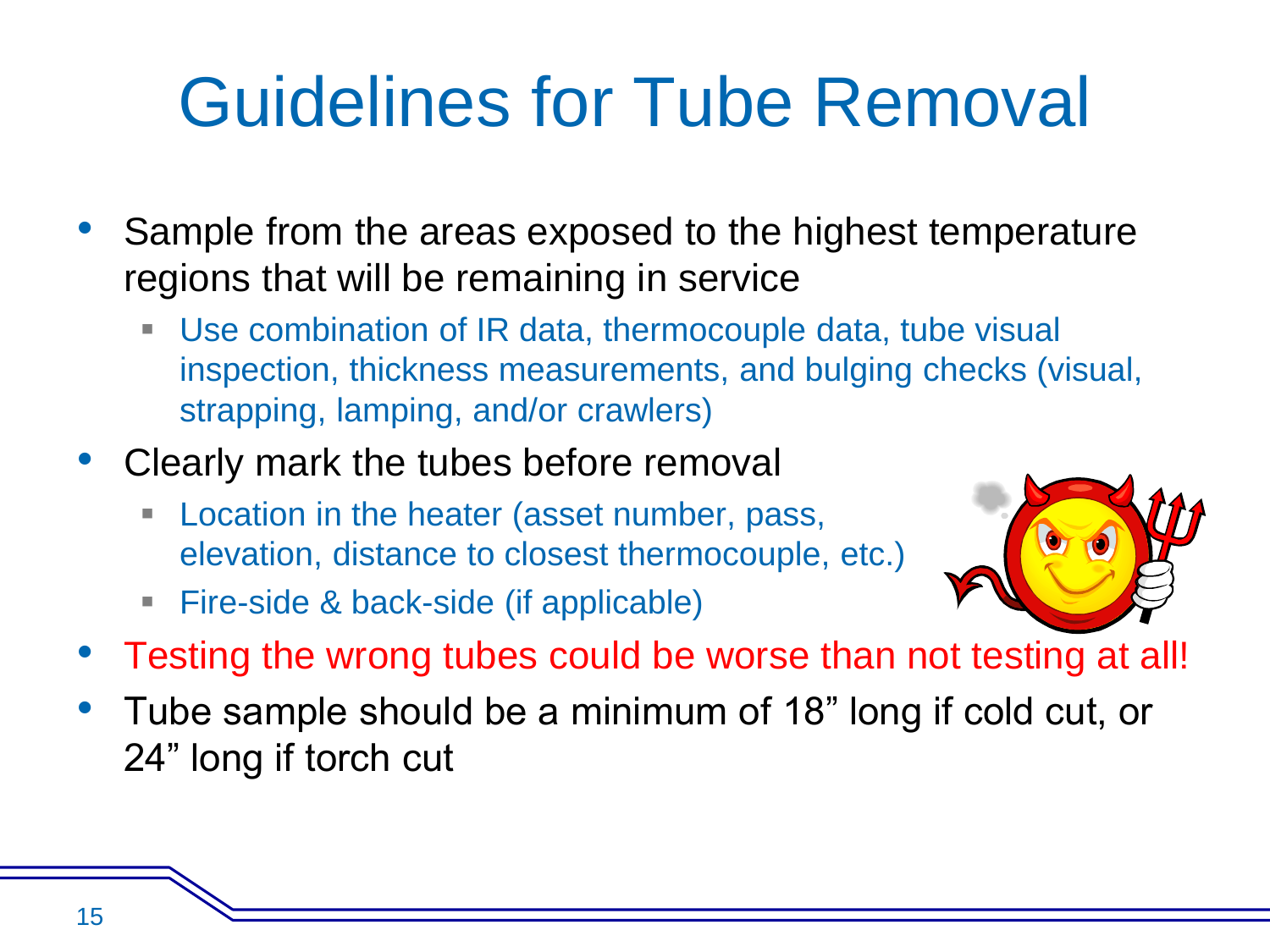### Accelerated Creep Testing

- Five specimens from each tube
	- Four hoop specimens from the fire-side
	- One axial specimen from the back-side
- The back-side specimen is a reference sample intended to represent, to the degree possible, a sample with minimal creep damage
- Specimens are typically nickel plated to limit oxidation



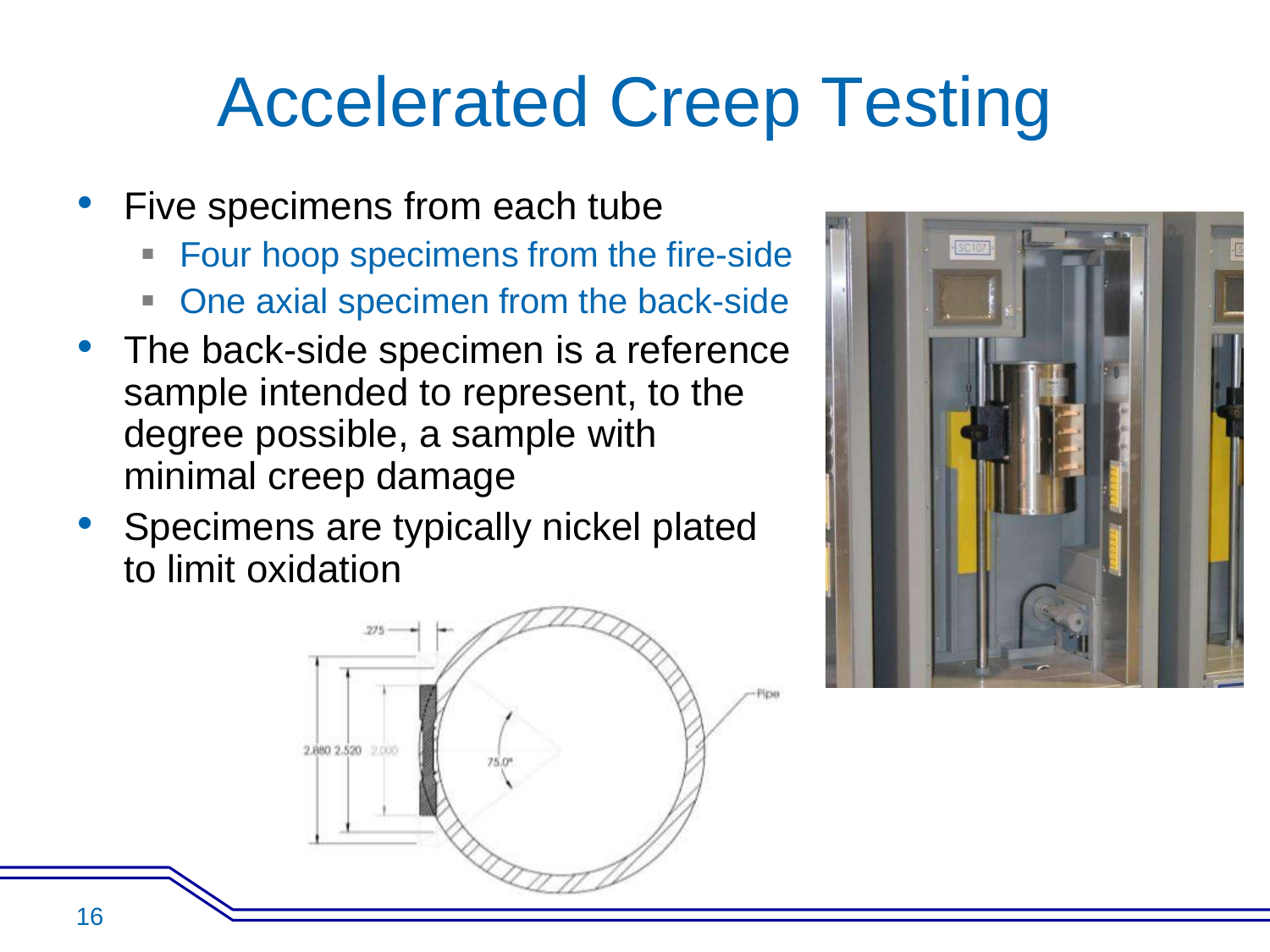# Creep Testing: Omega vs. LMP

• Omega method requires testing in two stages

- Initial creep rate (ICR) more sensitive to changes in temperature and stress compared to Omega
	- Determine initial creep rate (ICR) at test conditions close to operating conditions
	- Determination of Omega requires further acceleration of test conditions
- LMP can be obtained by:
	- **Testing to rupture**
	- **Predicting the time to rupture once a clear tertiary behavior is** observed
- Materials that have not been thermally stabilized in service may not conform to the Omega model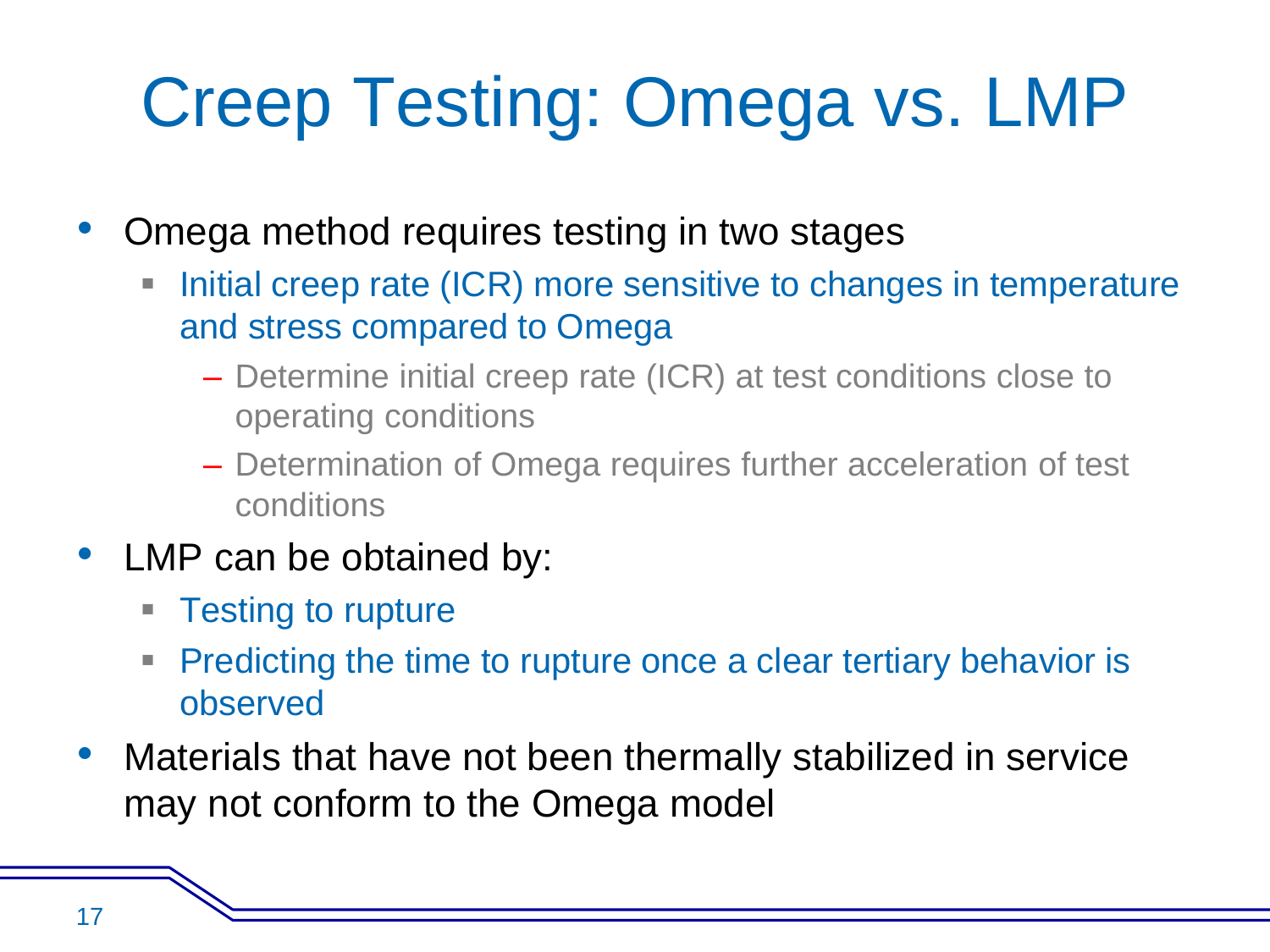### Case Study: Background

- Coker heater commissioned in 1982
- Tube Material: 9Cr-1Mo (SA213-T9)
- Tube Size: 3" Sch. 160
- Pressure: 450 psig
- Corrosion Rate: 3 mpy





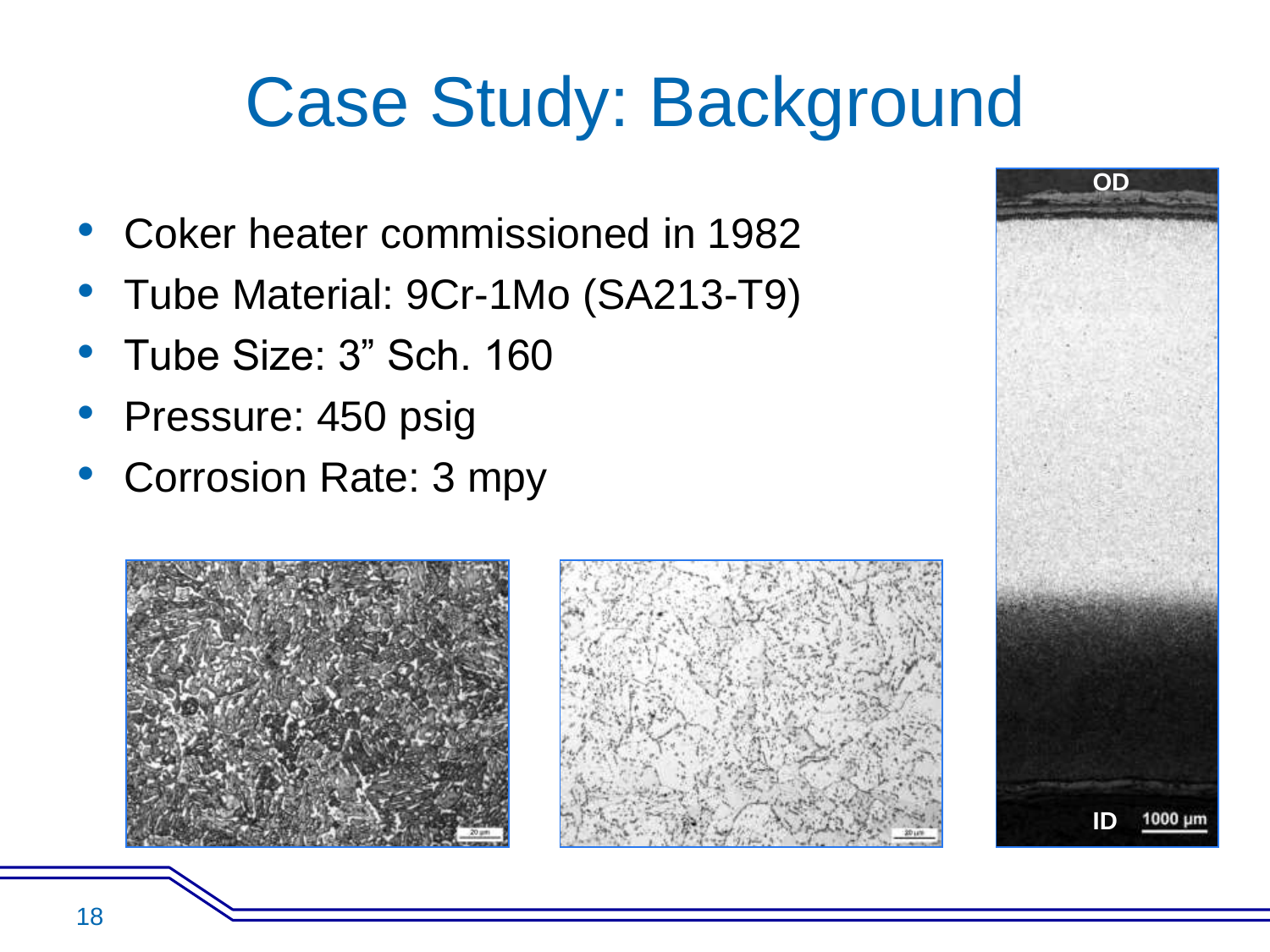#### Case Study: Fire-side Specimen

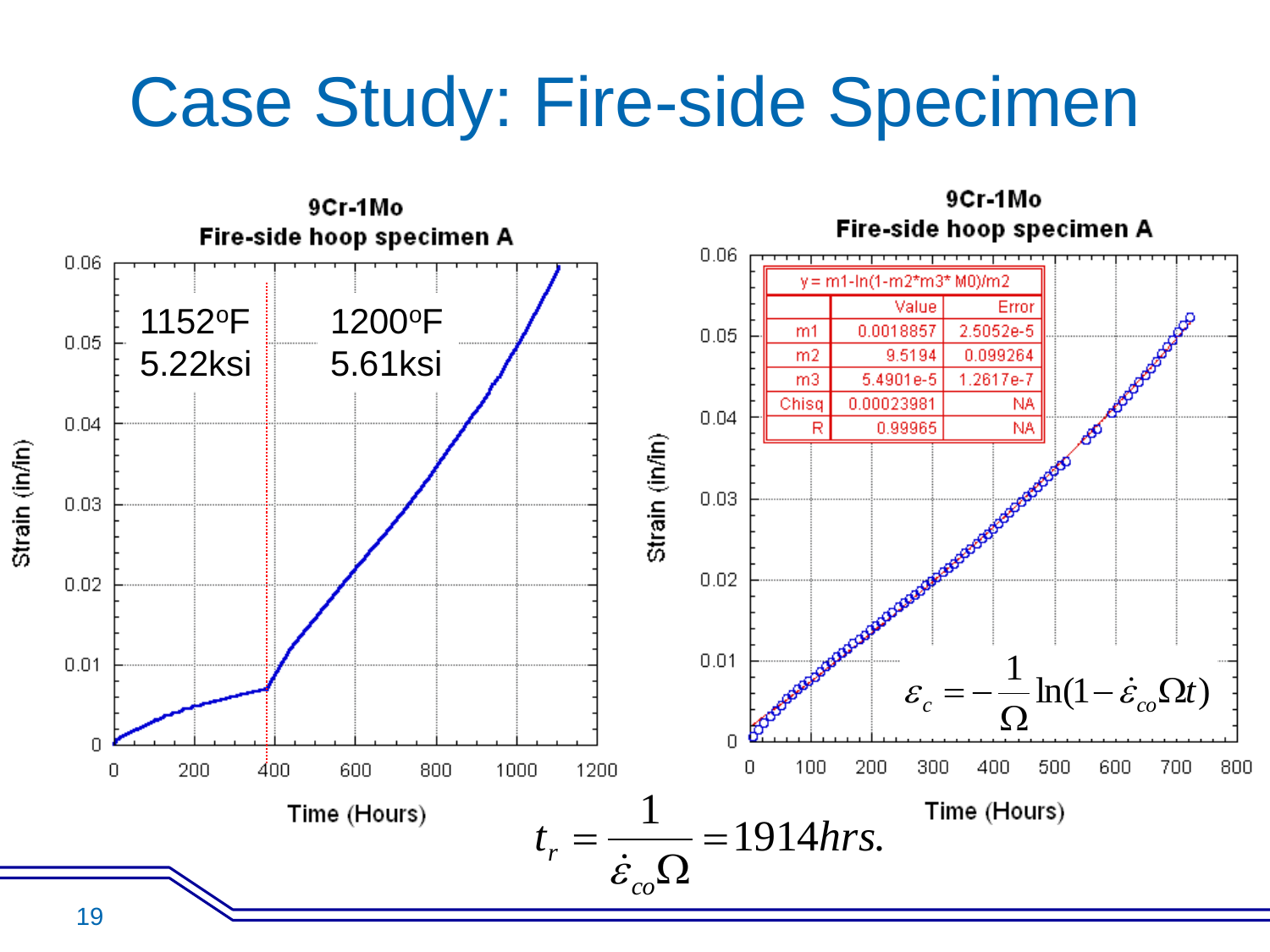#### Case Study: Fire-side Specimen

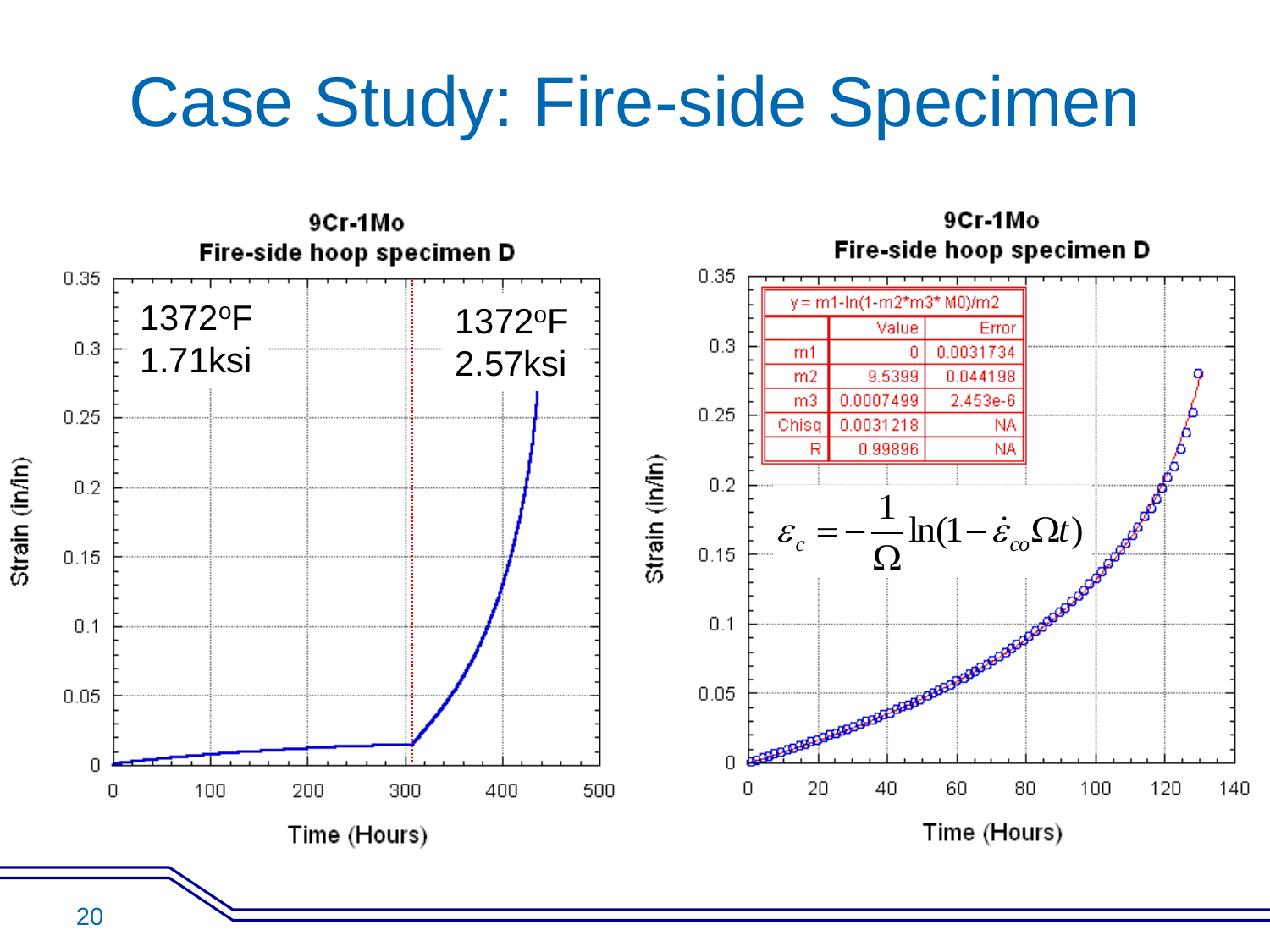# Case Study: Remaining Life

- Plenty of creep life left in the tube at EOR temperatures less than 1275<sup>o</sup>F
- Test results show some scatter
- Back-side specimen test results lie within the scatter

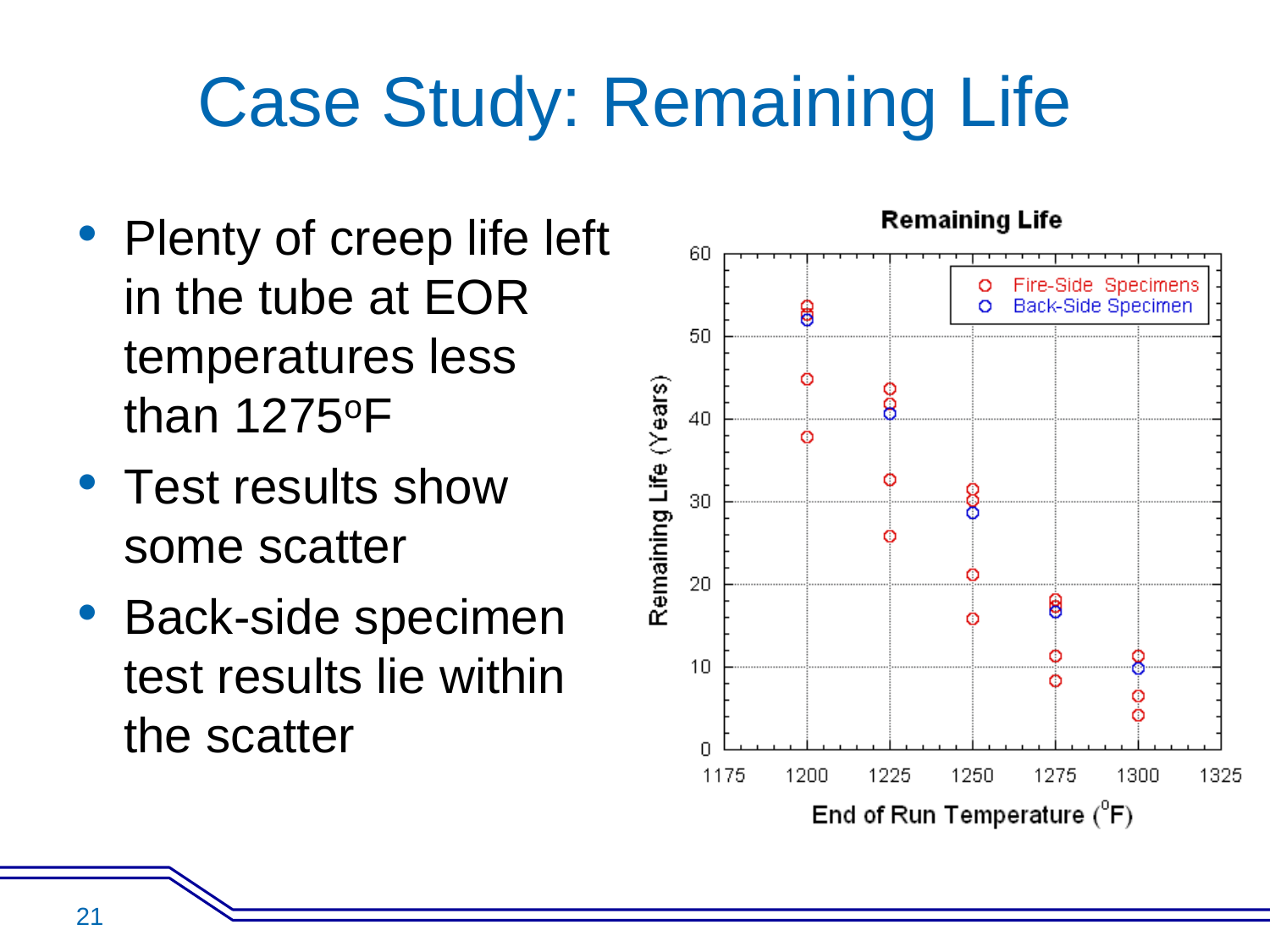### Case Study: Omega vs. LMP

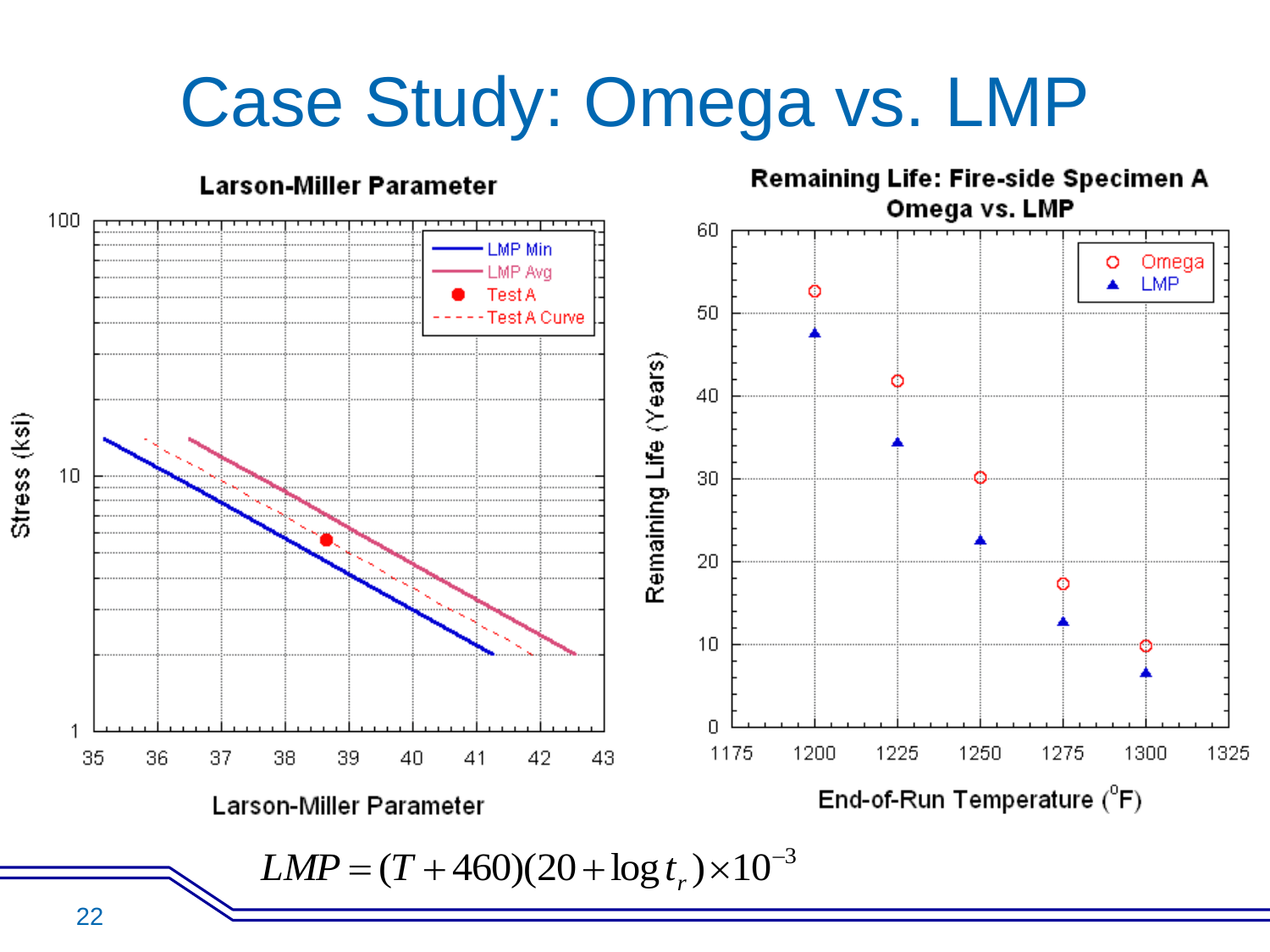# Other Damage Mechanisms

- Creep is not the only damage mechanism in coker heaters
	- **E** Carburization
	- Sigma Phase (Stainless Steels)
	- **External Oxidation**
	- **Sulfidation**
	- Brittle Fracture
	- **Erosion**



- Any of these damage mechanisms can lead to tube failures before creep life is consumed
	- **Some might interact with creep, accelerating rupture**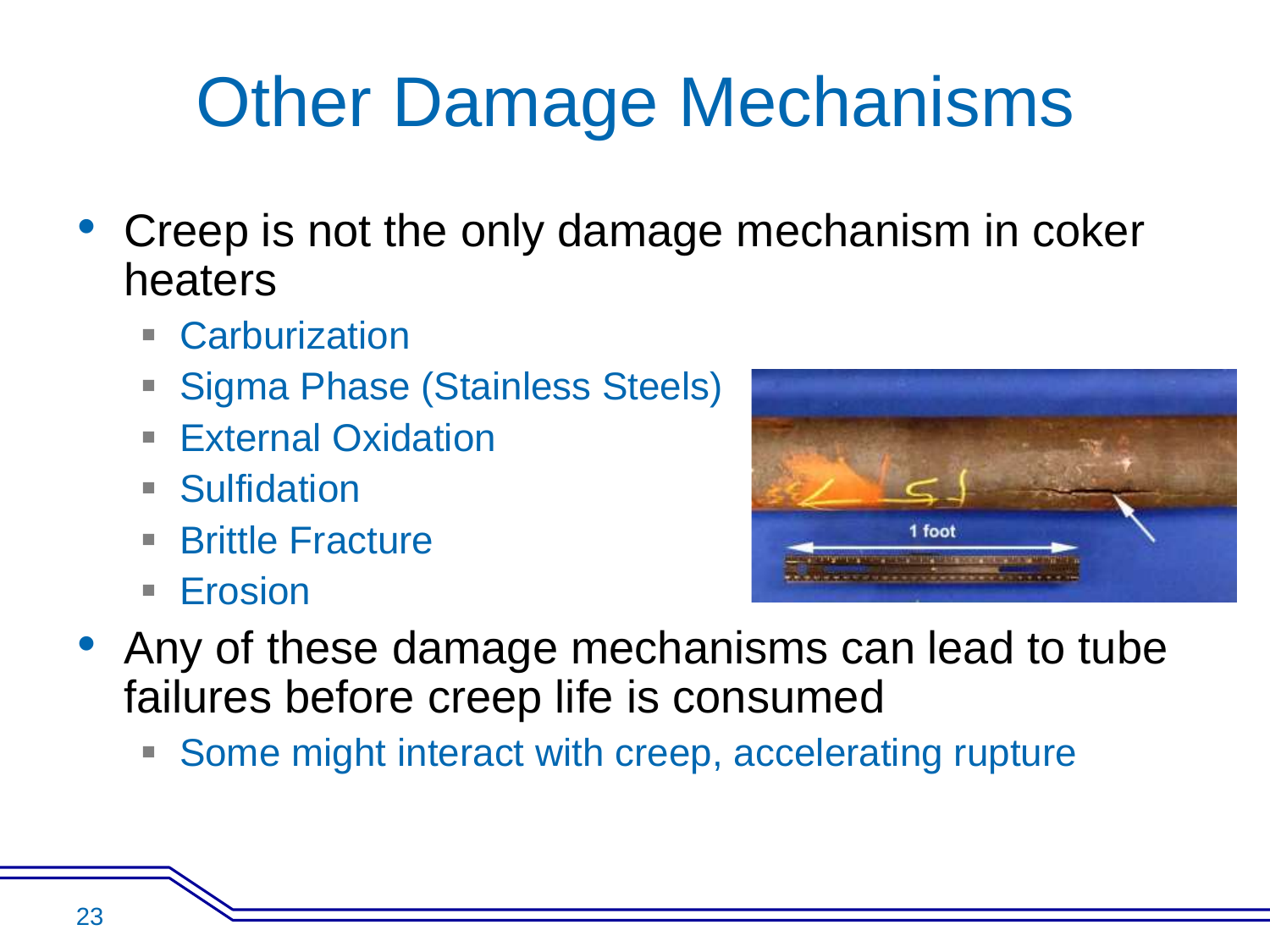#### **Carburization**

- Coke deposits promote carburization on the ID
	- Carbon combines with carbide-forming elements in the alloy to form internal carbides
	- Occurs in CS, Cr-Mo alloys, 300 and 400 series SS typically above 1100°F
	- **Reduces ambient temperature ductility, toughness,** and weldability of the alloy



Brittle fracture in carburized 9Cr coker heater tube

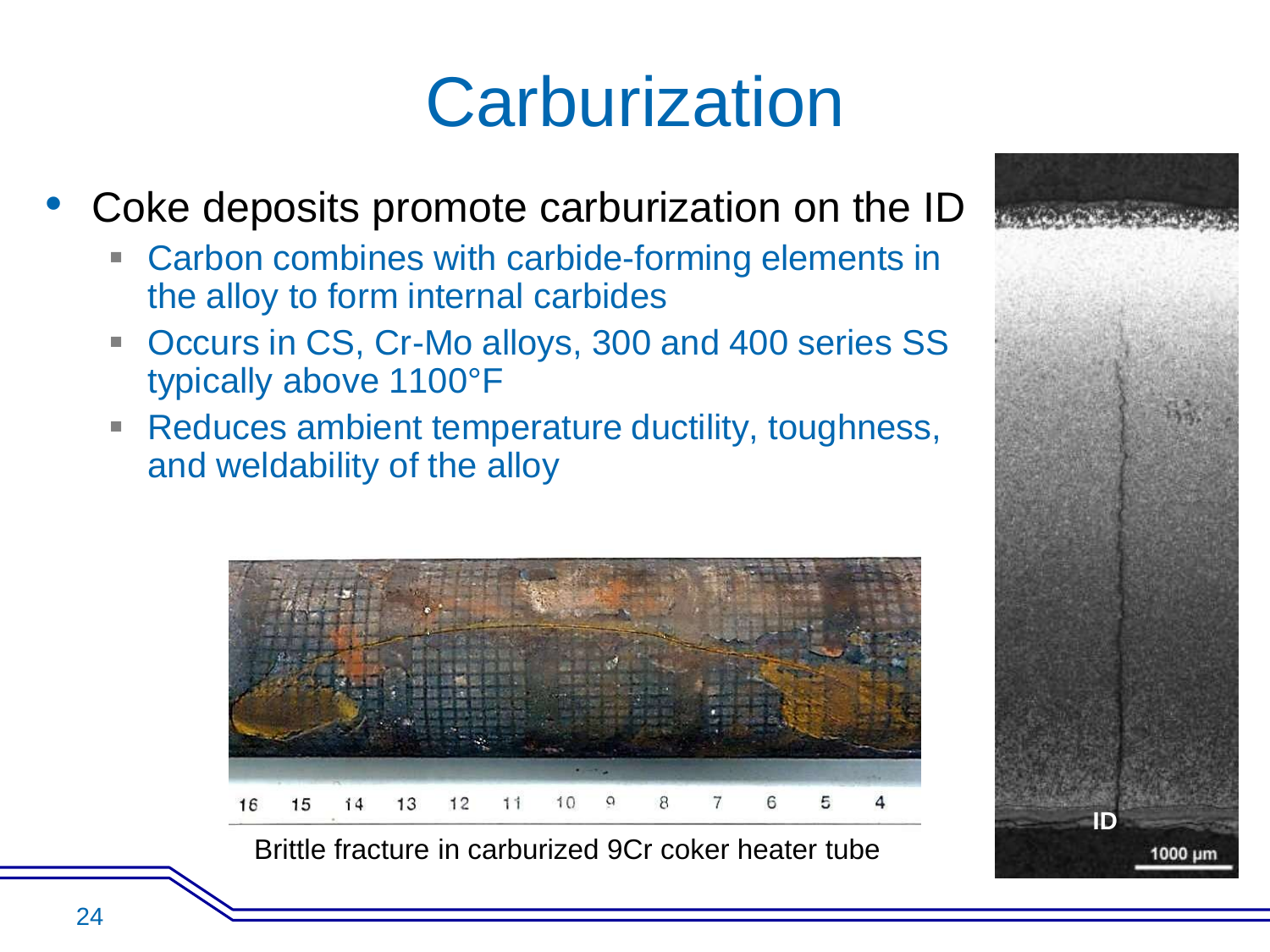# Sigma Phase Embrittlement

- Iron-Chromium intermetallic phase that forms in ferritic and austenitic stainless steels when exposed to 1050<sup>o</sup>F - 1800<sup>o</sup>F
	- Causes loss of ductility and embrittlement below 250<sup>o</sup>F - 300<sup>o</sup>F
	- **May affect creep properties and** reduce creep ductility



347H SS microstructure prior to exposure



347H SS microstructure after exposure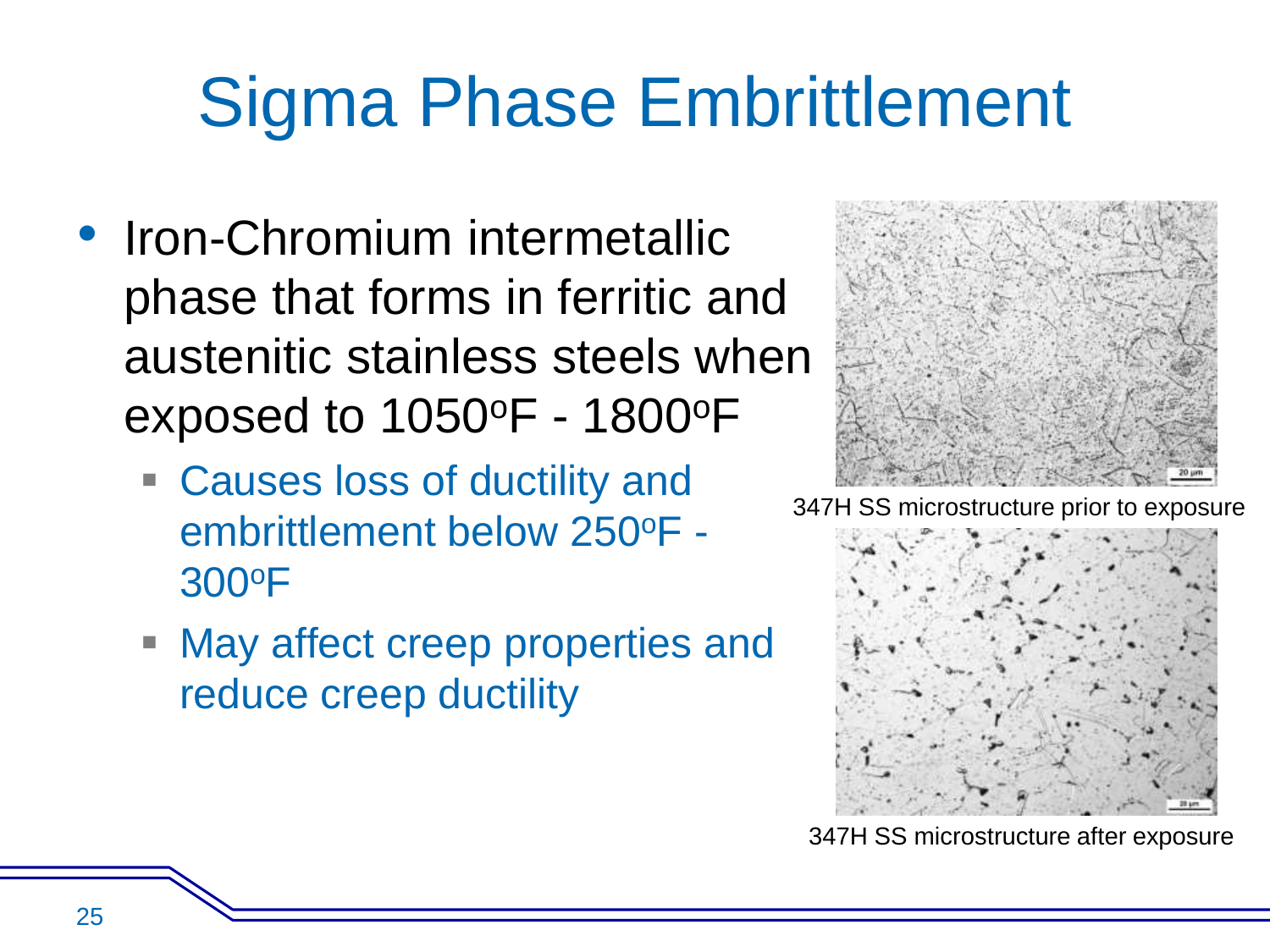#### External Oxidation

- Conversion of metal to oxide scale in the presence of oxygen
	- **Metal loss increases with increasing temperature**
- Flame impingement causes localized heating
	- Increased oxidation on the OD
	- $\blacksquare$  Increased coke formation on the  $\blacksquare$

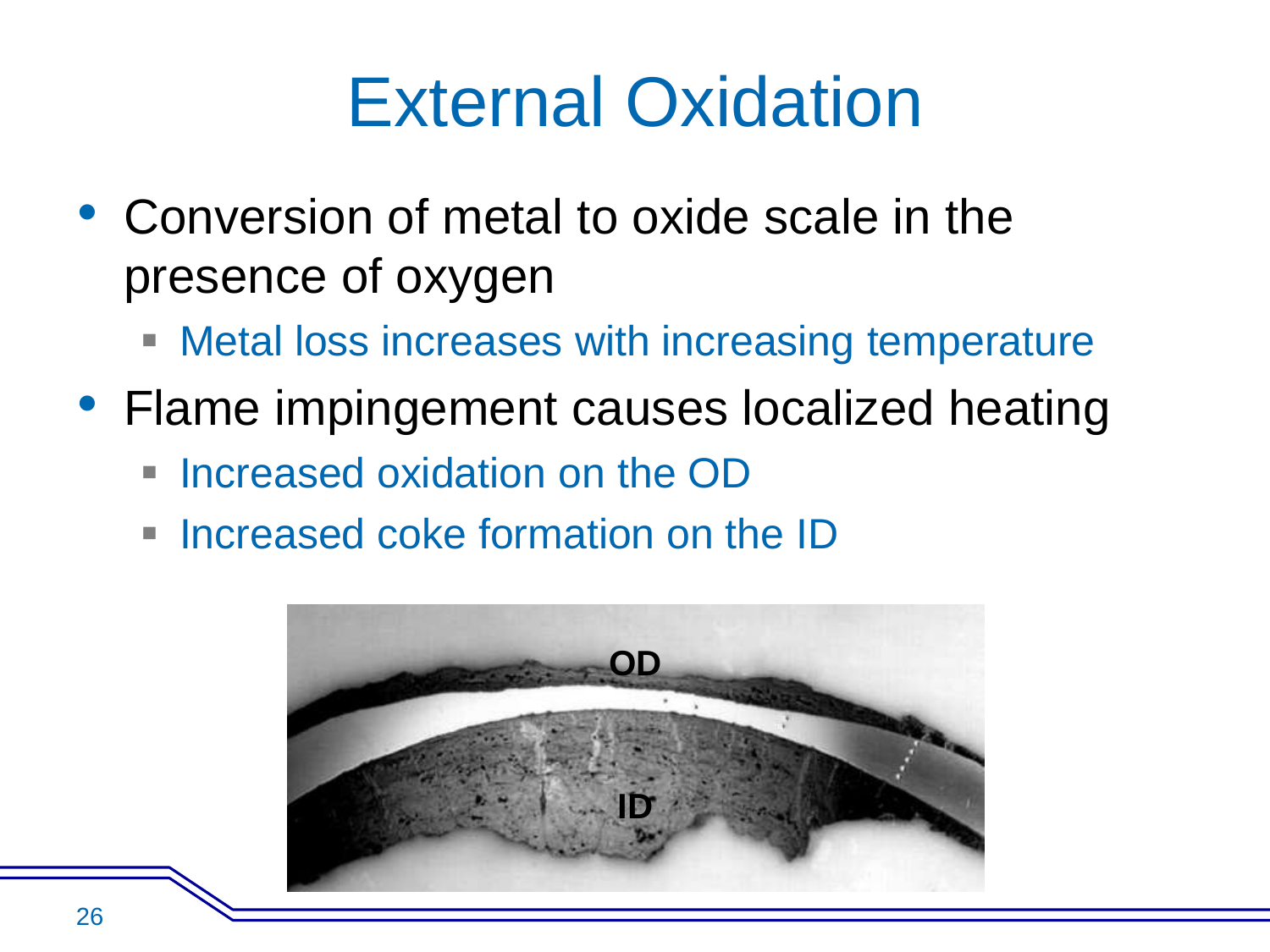#### Erosion

- Tubes in Coker furnaces require frequent decoking processes to remove ID deposits (coke)
- Steam air and spall decoking are regularly used in refinery operations
	- **EXEC** 1 Localized thinning at areas of high velocities decoking
	- Return bends are particularly affected
	- All alloys are susceptible

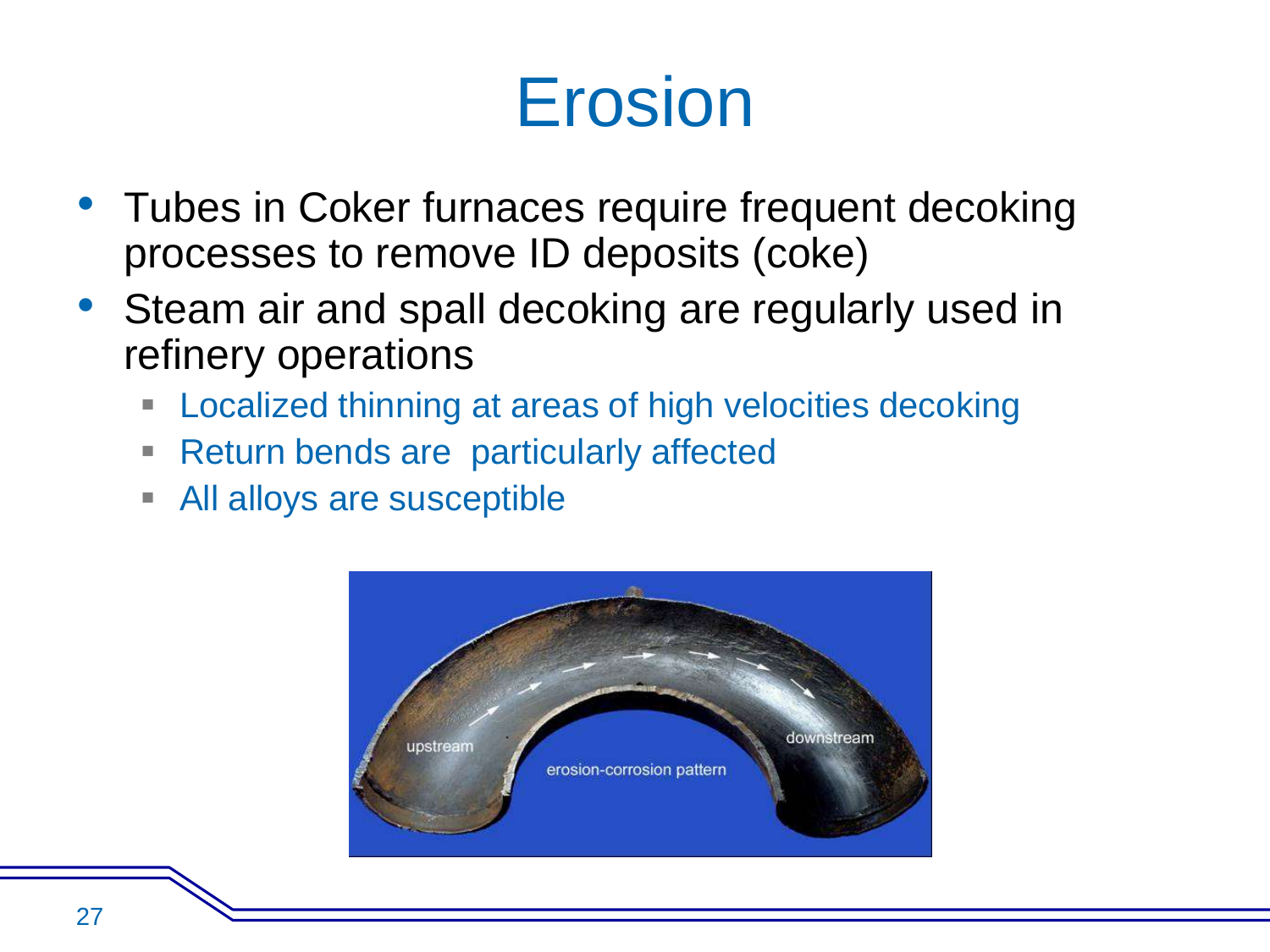# Challenges Predicting Life

- Establishing Life Limiting Degradation Mechanisms
- Defining Operating Conditions
	- **EXEC** Measuring tubes metal skin temperatures
	- Considering all applied loads and stresses affecting the tubes
- Selecting Material Creep Strength and Ductility
	- **Industry data (literature)**
	- **Sampling and mechanical testing**
- Gathering Inspection Data and Setting Variables Affecting Remaining Life Calculation
	- Corrosion rates
	- **Time increment**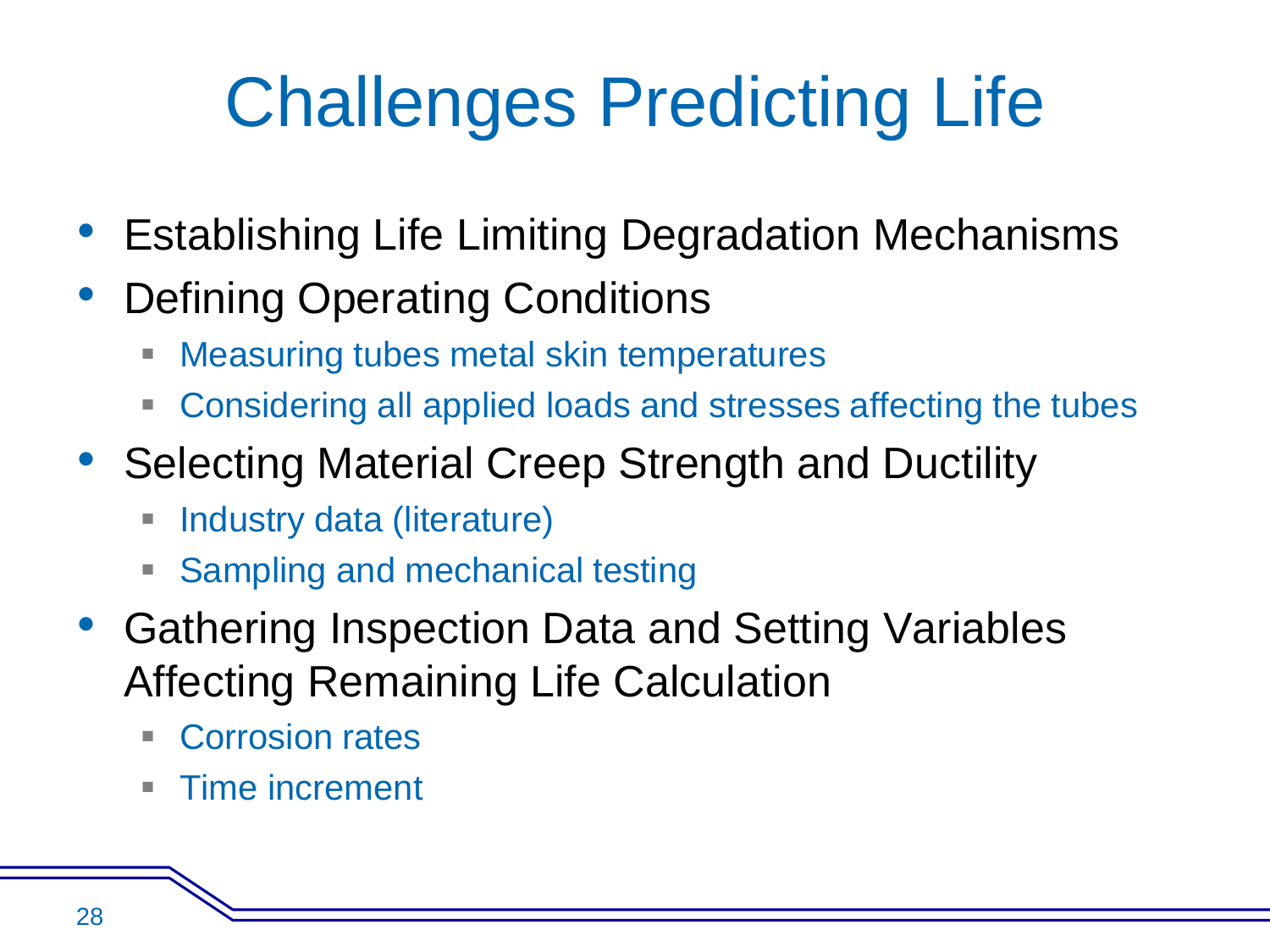# Concluding Remarks

- Creep becomes more and more relevant as heaters age and profit margins push process limits
- Useful life can be prolonged with a combination of adequate inspection program, life assessment calculations and process changes
- Accelerated creep testing can be employed to shift the operating history of the tubes
- Other possible damage mechanisms must not be overlooked